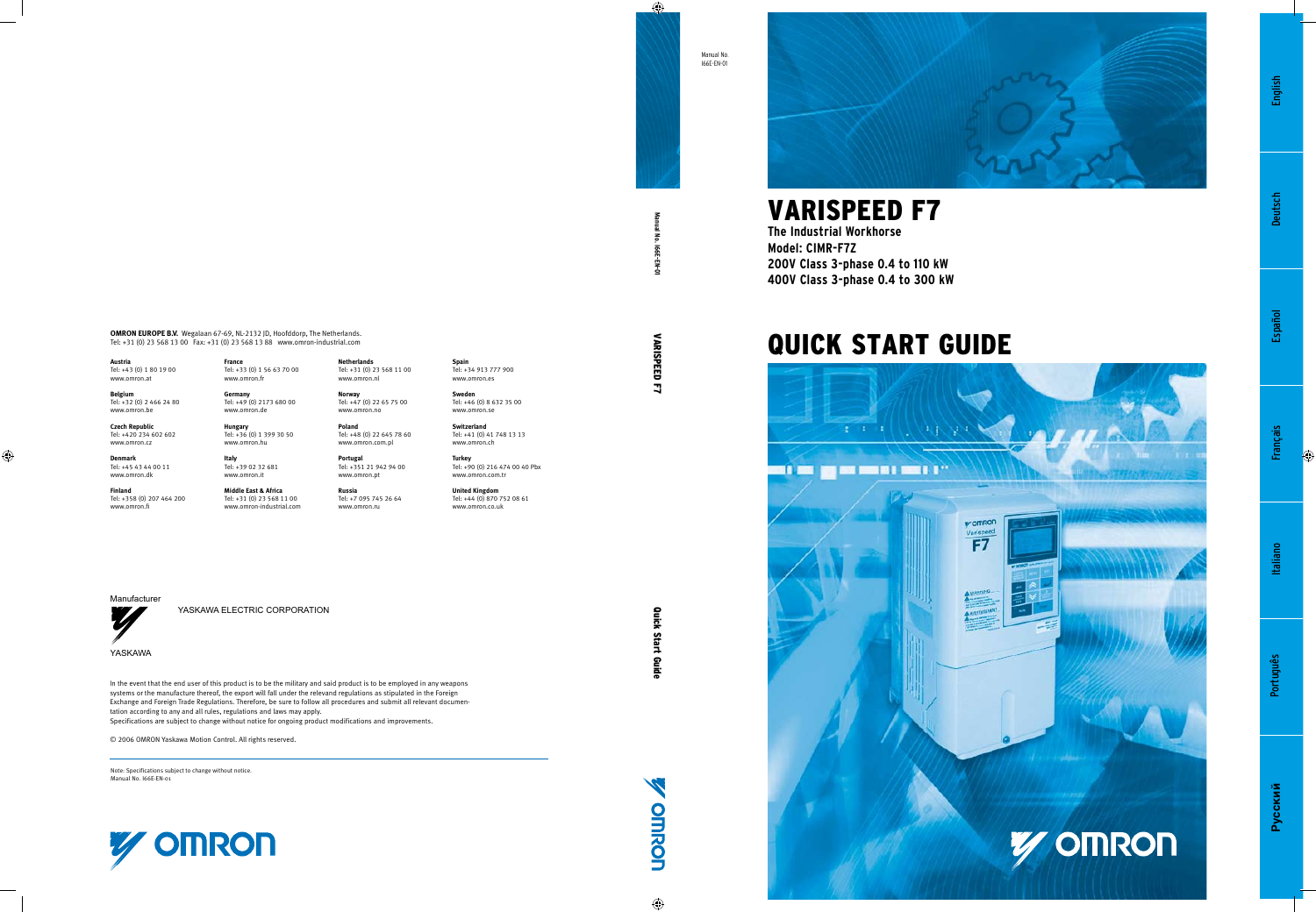# **F7Z Quick Start Guide**

# **Table of Contents**

| Power Up and Basic Parameter Setup  EN-15 |  |
|-------------------------------------------|--|
|                                           |  |
|                                           |  |
|                                           |  |
|                                           |  |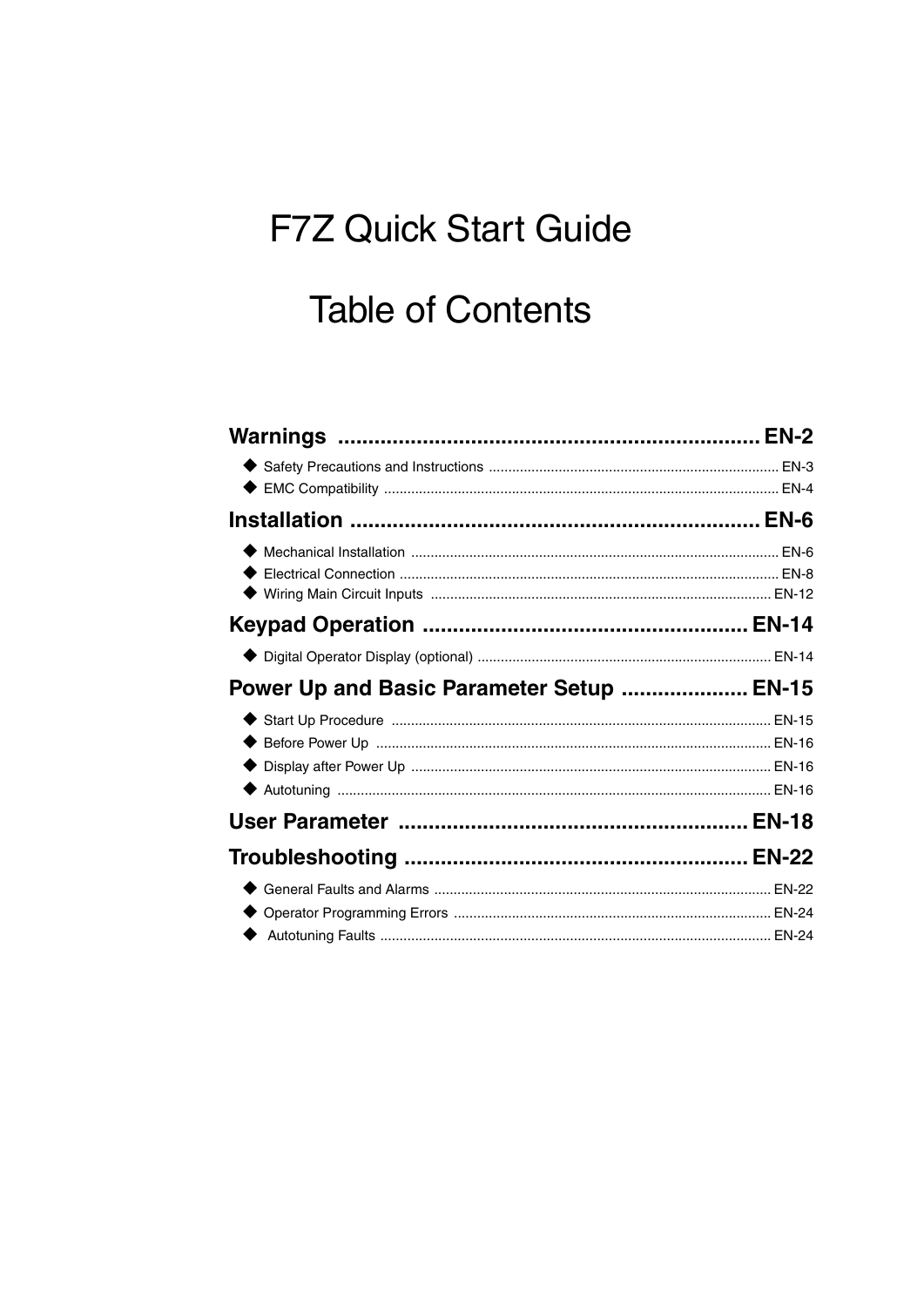## **/!\ CAUTION**

### **Cables must not be connected or disconnected, nor signal tests carried out,**

#### **while the power is switched on.**

The Varispeed F7 DC bus capacitor remains charged even after the power has been switched off. To avoid an electric shock hazard, disconnect the frequency inverter from the mains before carrying out maintenance. Then wait for at least 5 minutes after all LEDs have gone out.

Do not perform a withstand voltage test on any part of the Varispeed. The frequency inverter contains semiconductors, which are not designed for such high voltages.

Do not remove the digital operator while the mains supply is switched on. The printed circuit board must also not be touched while the inverter is connected to the power.

Never connect general LC/RC interference suppression filters, capacitors or overvoltage protection devices to the inverter input or output.

To avoid unnecessary overcurrent faults, etc. being displayed, the signaling contacts of any contactor or switch fitted between inverter and motor must be integrated into the inverter control logic (e.g. baseblock).

This is absolutely imperative!

<span id="page-2-0"></span>**Warnings**

This manual must be read thoroughly before connecting and operating the inverter. All safety precautions and instructions for use must be followed.

The inverter may must be operated with the appropriate line filters, following the installation instructions in this manual and with all covers closed and terminals covered. Only then will adequate protection be provided. Please do not connect or operate any equipment with visible damage or missing parts. The operating company is responsible for any injuries or equipment damage resulting from failure to heed the warnings in this manual.

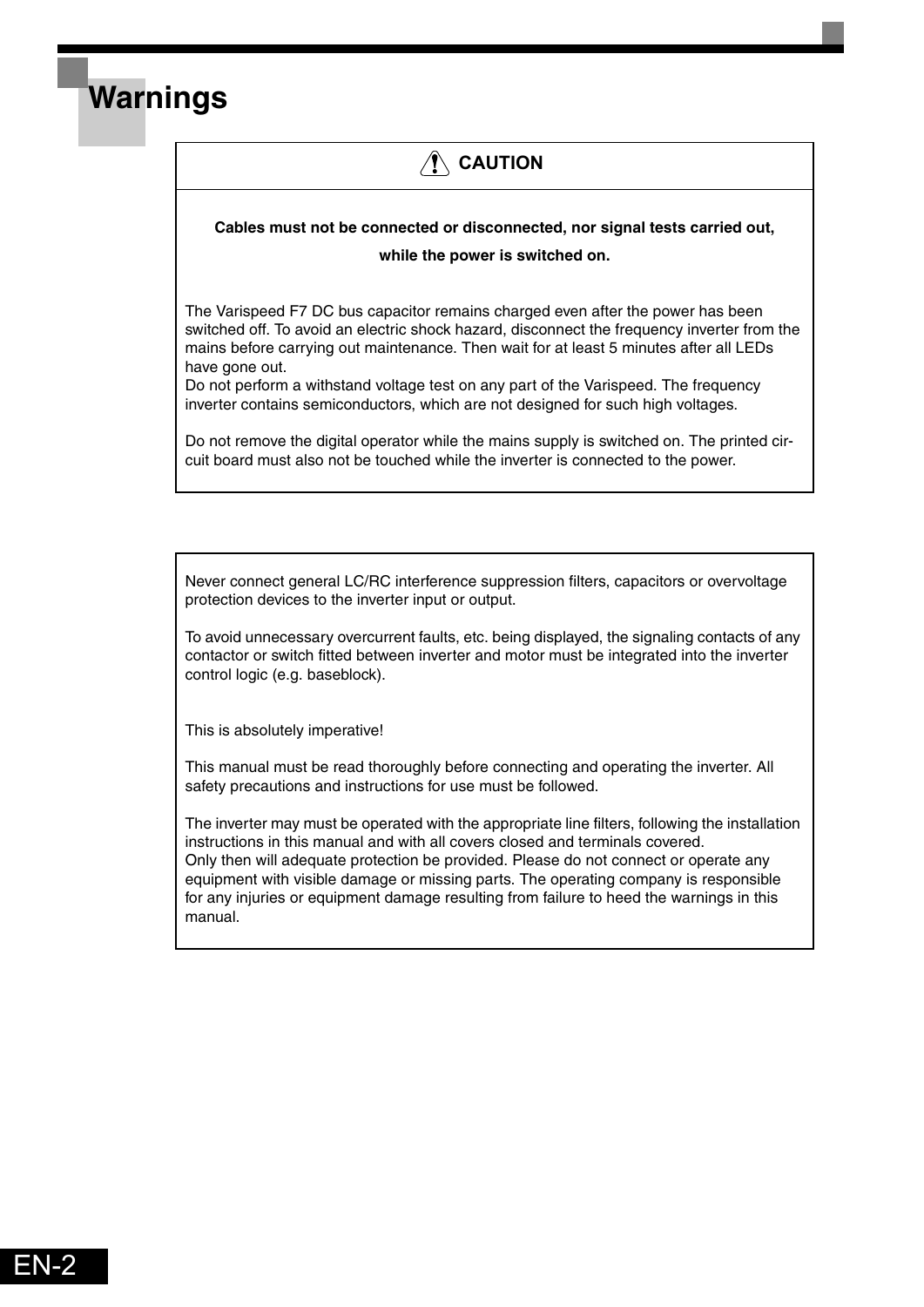### <span id="page-3-0"></span>◆ Safety Precautions and Instructions

### **General**

Please read these safety precautions and instructions for use thoroughly before installing and operating this inverter. Also read all of the warning signs on the inverter and ensure they are never damaged or removed.

Live and hot inverter components may be accessible during operation. Removal of housing components, the digital operator or terminal covers runs the risk of serious injuries or damage in the event of incorrect installation or operation. The fact that frequency inverters control rotating mechanical machine components can give rise to other dangers.

The instructions in this manual must be followed. Installation, operation and maintenance may only be carried out by qualified personnel. For the purposes of the safety precautions, qualified personnel are defined as individuals who are familiar with the installation, starting, operation and maintenance of frequency inverters and have the proper qualifications for this work. Safe operation of these units is only possible if they are used properly for their intended purpose.

The DC bus capacitors can remain live for about 5 minutes after the inverter is disconnected from the power. It is therefore necessary to wait for this time before opening its covers. All of the main circuit terminals may still carry dangerous voltages.

Children and other unauthorized persons must not be allowed access to these inverters.

Keep these Safety Precautions and Instructions for Use readily accessible and supply them to all persons with any form of access to the inverters.

### ■ Intended Use

Frequency inverters are intended for installation in electrical systems or machinery.

Their installation in machinery and systems must conform to the following product standards of the Low Voltage Directive:

EN 50178, 1997-10, Equipping of Power Systems with Electronic Devices

EN 60204-1, 1997-12Machine Safety and Equipping with Electrical Devices

Part 1: General Requirements (IEC 60204-1:1997)/

Please note: Includes Corrigendum of September 1998

EN 61010-1, A2, 1995Safety Requirements for Information Technology Equipment

(IEC 950, 1991 + A1, 1992 + A2, 1993 + A3, 1995 + A4, 1996, modified)

CE marking is carried out to EN 50178, using the line filters specified in this manual and following the appropriate installation instructions.

### **Transportation and storage**

The instructions for transportation, storage and proper handling must be followed in accordance with the technical data.

### **Installation**

Install and cool the inverters as specified in the documentation. The cooling air must flow in the specified direction. The inverter may therefore only be operated in the specified position (e.g. upright). Maintain the specified clearances. Protect the inverters against impermissible loads. Components must not be bent nor insulation clearances changed. To avoid damage being caused by static electricity, do not touch any electronic components or contacts.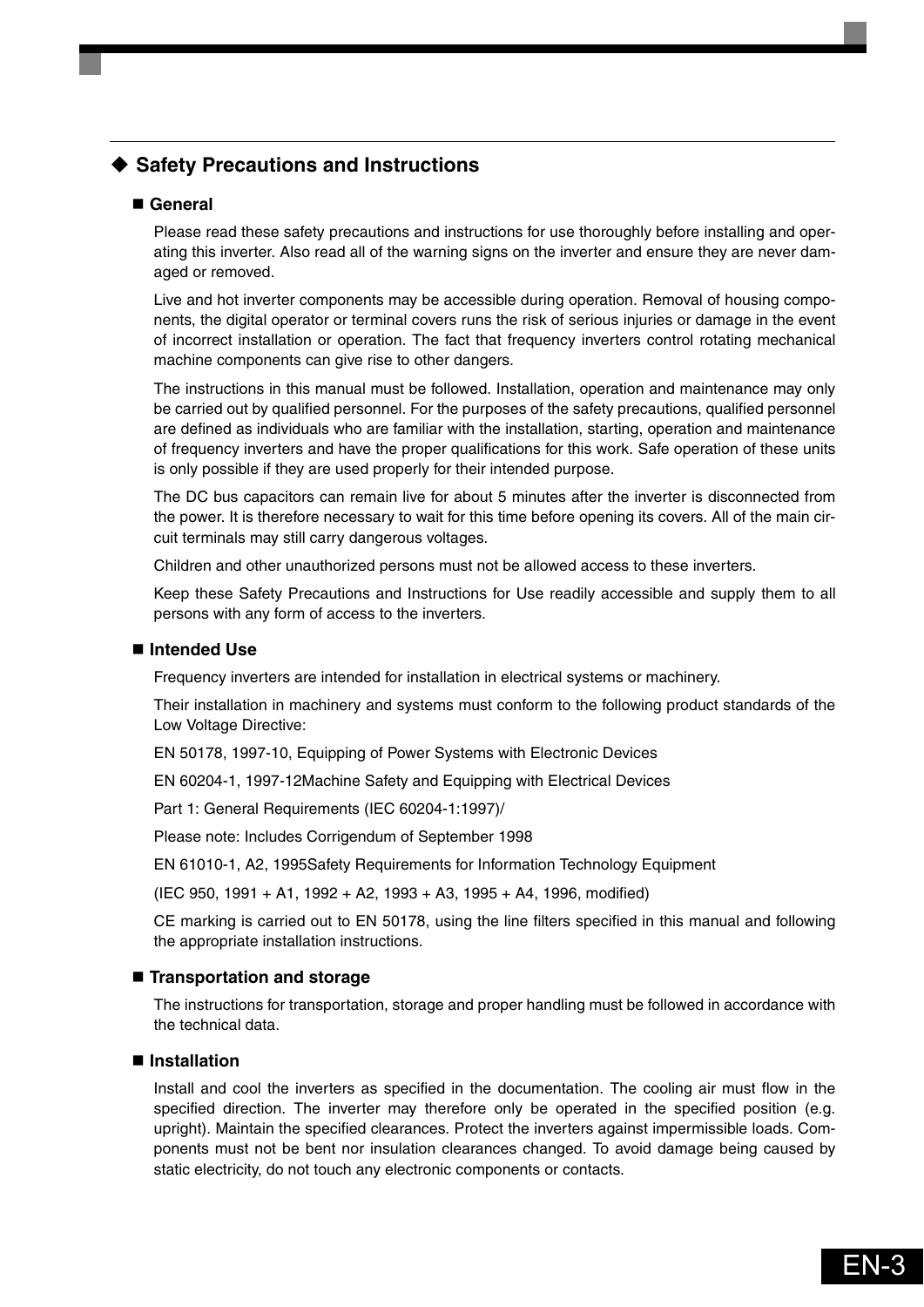### **Electrical Connection**

Carry out any work on live equipment in compliance with the national safety and accident prevention regulations. Carry out electrical installation in compliance with the relevant regulations. In particular, follow the installation instructions ensuring electromagnetic compatibility (EMC), e.g. shielding, grounding, filter arrangement and laying of cables. This also applies to equipment with the CE mark. It is the responsibility of the manufacturer of the system or machine to ensure conformity with EMC limits.

Your supplier or Omron Yaskawa Motion Control representative must be contacted when using leakage current circuit breaker in conjunction with frequency inverters.

In certain systems it may be necessary to use additional monitoring and safety devices in compliance with the relevant safety and accident prevention regulations. The frequency inverter hardware must not be modified.

#### **Notes**

The Varispeed F7 frequency inverters are certified to CE, UL, and cUL

### <span id="page-4-0"></span>◆ EMC Compatibility

#### ■ Introduction

This manual was compiled to help system manufacturers using OMRON YASKAWA Motion Control (OYMC) frequency inverters design and install electrical switch gear. It also describes the measures necessary to comply with the EMC Directive. The manual's installation and wiring instructions must therefore be followed.

Our products are tested by authorized bodies using the standards listed below.

Product standard: EN 61800-3:1996 EN 61800-3; A11:2000

#### ■ Measures to Ensure Conformity of OYMC Frequency inverters to the EMC Directive

OYMC frequency inverters do not necessarily have to be installed in a switch cabinet.

It is not possible to give detailed instructions for all of the possible types of installation. This manual therefore has to be limited to general guidelines.

All electrical equipment produces radio and line-borne interference at various frequencies. The cables pass this on to the environment like an aerial.

Connecting an item of electrical equipment (e.g. drive) to a supply without a line filter can therefore allow HF or LF interference to get into the mains.

The basic countermeasures are isolation of the wiring of control and power components, proper grounding and shielding of cables.

A large contact area is necessary for low-impedance grounding of HF interference. The use of grounding straps instead of cables is therefore definitely advisable.

Moreover, cable shields must be connected with purpose-made ground clips.

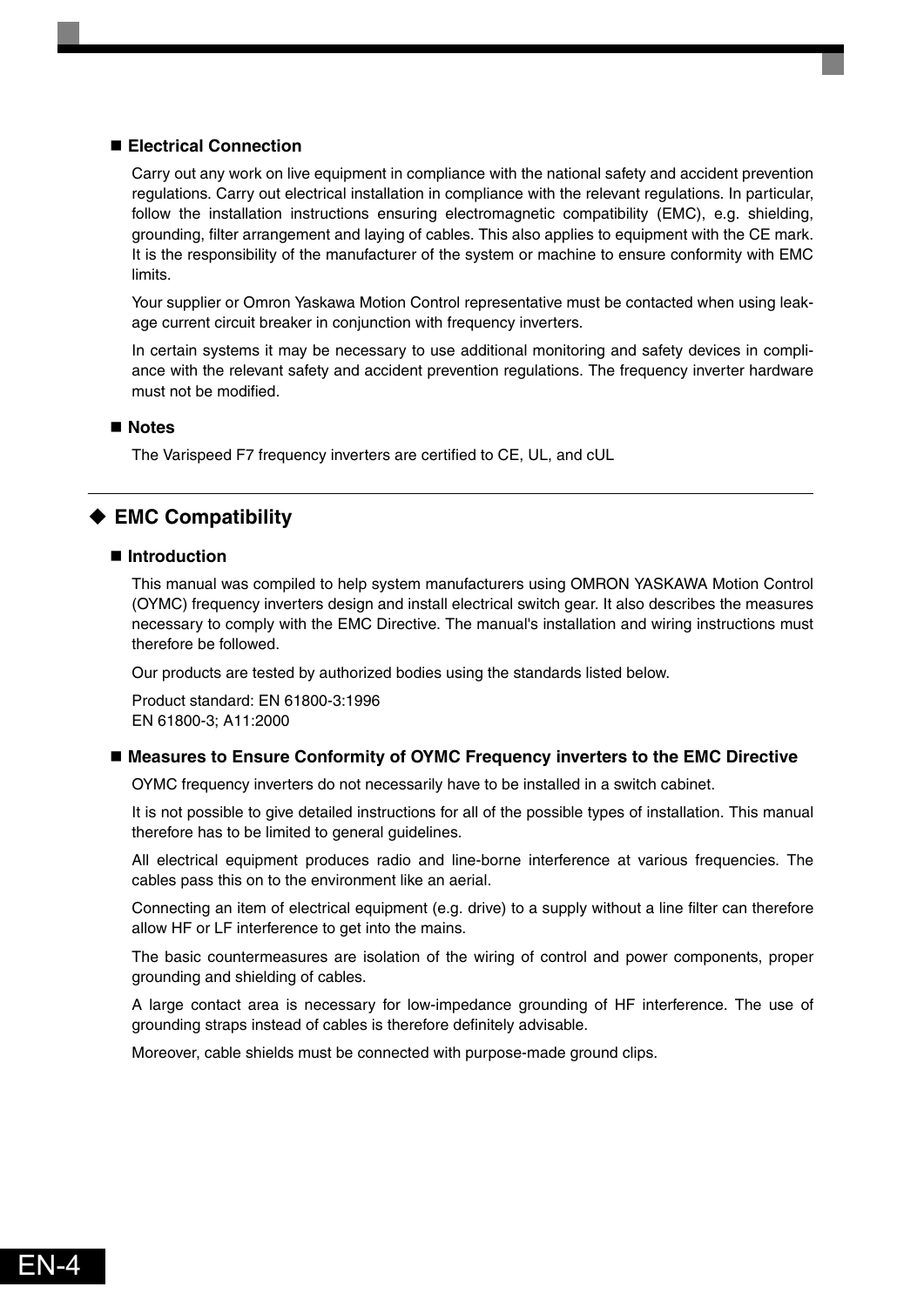### **Laying Cables**

Measures Against Line-Borne Interference:

Line filter and frequency inverter must be mounted on the same metal plate. Mount the two components as close to each other as possible, with cables kept as short as possible.

Use a power cable with well-grounded shield. For motor cables up to 50 meters in length use shielded cables. Arrange all grounds so as to maximize the area of the end of the lead in contact with the ground terminal (e.g. metal plate).

Shielded Cable:

- **•** Use a cable with braided shield.
- **•** Ground the maximum possible area of the shield. It is advisable to ground the shield by connecting the cable to the ground plate with metal clips (see following figure).



Fig 1 Earthing the cable shield with metal clips

The grounding surfaces must be highly conductive bare metal. Remove any coats of varnish and paint.

- Ground the cable shields at both ends.
- Ground the motor of the machine.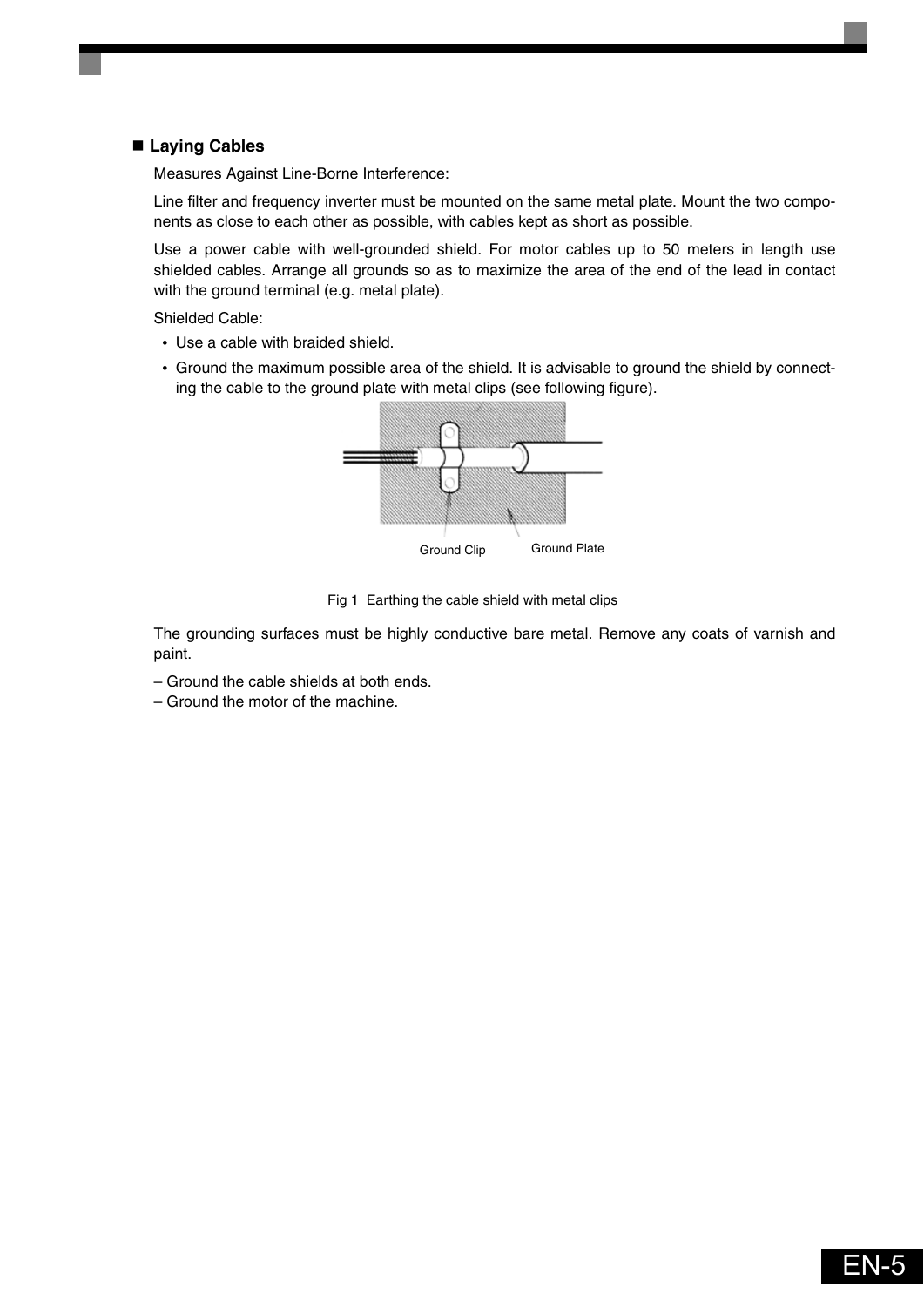### <span id="page-6-1"></span><span id="page-6-0"></span>**Mechanical Installation**

### **Unpacking the Inverter**

Check the following items after unpacking the inverter.

| Item                                              | Method                                                                                                                    |
|---------------------------------------------------|---------------------------------------------------------------------------------------------------------------------------|
| Has the correct Inverter model been<br>delivered? | Check the model number on the nameplate on the side of the<br>Inverter.                                                   |
| Is the Inverter damaged in any way?               | Inspect the entire exterior of the Inverter to see if there are any<br>scratches or other damage resulting from shipping. |
| Are any screws or other components<br>loose?      | Use a screwdriver or other tools to check for tightness.                                                                  |

If any irregularities in the above items are found, contact the agency from which the Inverter was purchased or your Omron Yaskawa Motion Control representative immediately.

### **Checking the Installation Site**

Protection covers are attached to the top and bottom of the NEMA 1 / IP20 Inverters. Be sure to remove the top cover before operating a 200 or 400 V Class Inverter with a capacity of 18.5 kW or less inside a panel.

Observe the following precautions when mounting the Inverter:

- **•** Install the Inverter in a clean location which is free from oil mist and dust. It can be installed in a totally enclosed panel that is completely shielded from floating dust.
- **•** When installing or operating the Inverter, always take special care so that metal powder, oil, water, or other foreign matter does enter the Inverter.
- **•** Do not install the Inverter on combustible material, such as wood.
- **•** Install the Inverter in a location free from radioactive materials and combustible materials.
- **•** Install the Inverter in a location free from harmful gasses and liquids.
- **•** Install the Inverter in a location without excessive oscillation.
- **•** Install the Inverter in a location free from chlorides.
- **•** Install the Inverter in a location without direct sunlight.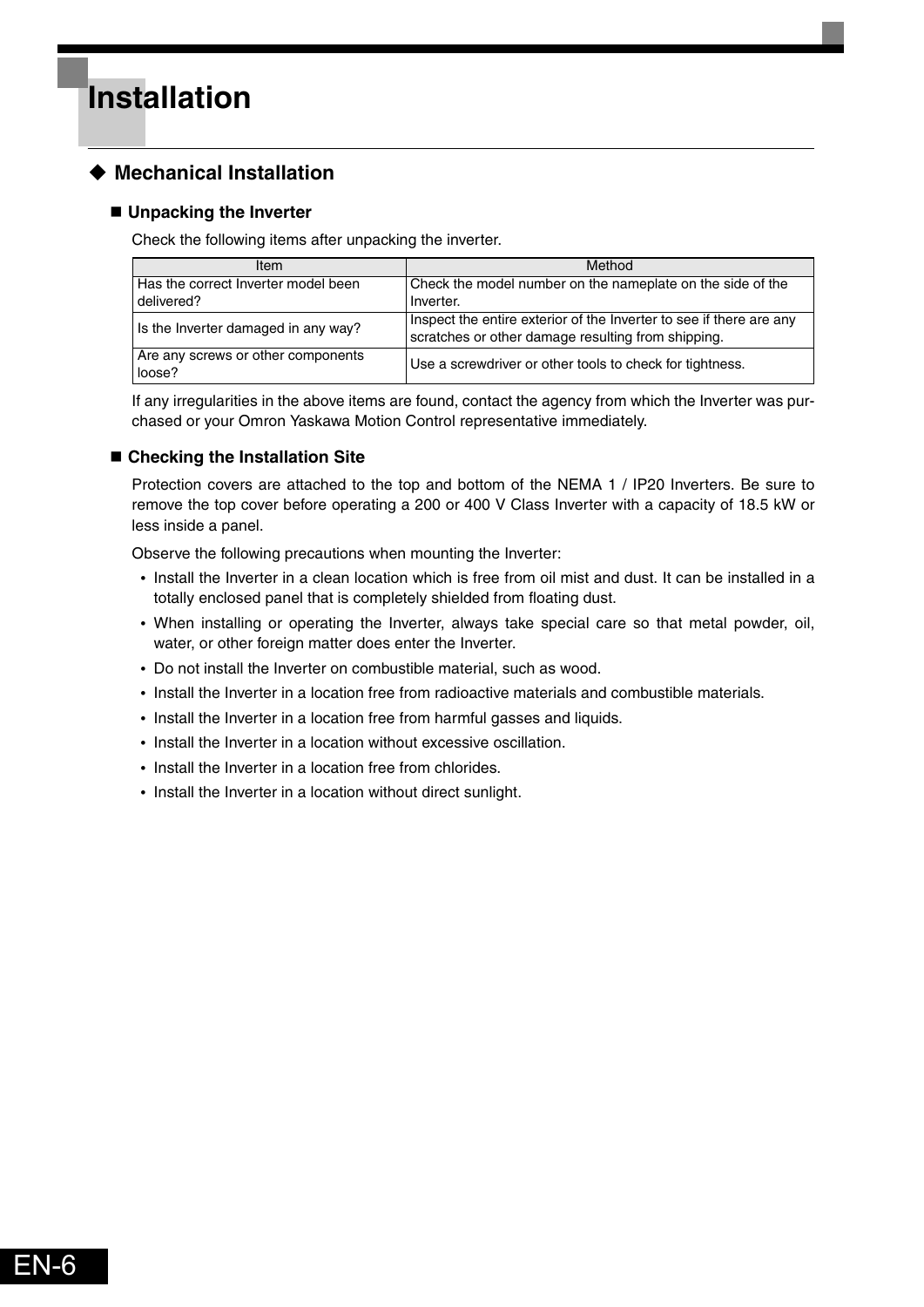### ■ Installation Orientation

Install the Inverter vertically so as not to reduce the cooling effect. When installing the Inverter, always provide the following installation space to allow normal heat dissipation.



| 200V class inverter, 0.55 to 90 kW<br>400V class inverter, 0.55 to 132 kW | $50 \text{ mm}$   120 mm |
|---------------------------------------------------------------------------|--------------------------|
| 200V class inverter, 110 kW<br>400V class inverter, 160 to 220 kW         | 120 mm   120 mm          |
| 400V class inverter, 300 kW                                               | 300 mm   300 mm          |

#### Fig 2 Installation space

1. The same space is required horizontally and vertically for IP00, IP20 and NEMA 1 Inverters.

![](_page_7_Picture_5.jpeg)

2. Always remove the top protection cover after installing an Inverter with an output of 18.5 kW or less in a panel.

Always provide enough space for suspension eye bolts and the main circuit lines when installing an Inverter with an output of 22 kW or more in a panel.

### ■ Installation of Inverters and EMC filters

For an EMC rules compliant installation consider the following points:

- **•** Use a line filter.
- **•** Use shielded motor cables.
- **•** Mount the inverter and filter on a grounded cunductive plate.
- **•** Remove any paint or dirt before mounting the parts in order to reach the lowest possible grounding impedance.

![](_page_7_Figure_14.jpeg)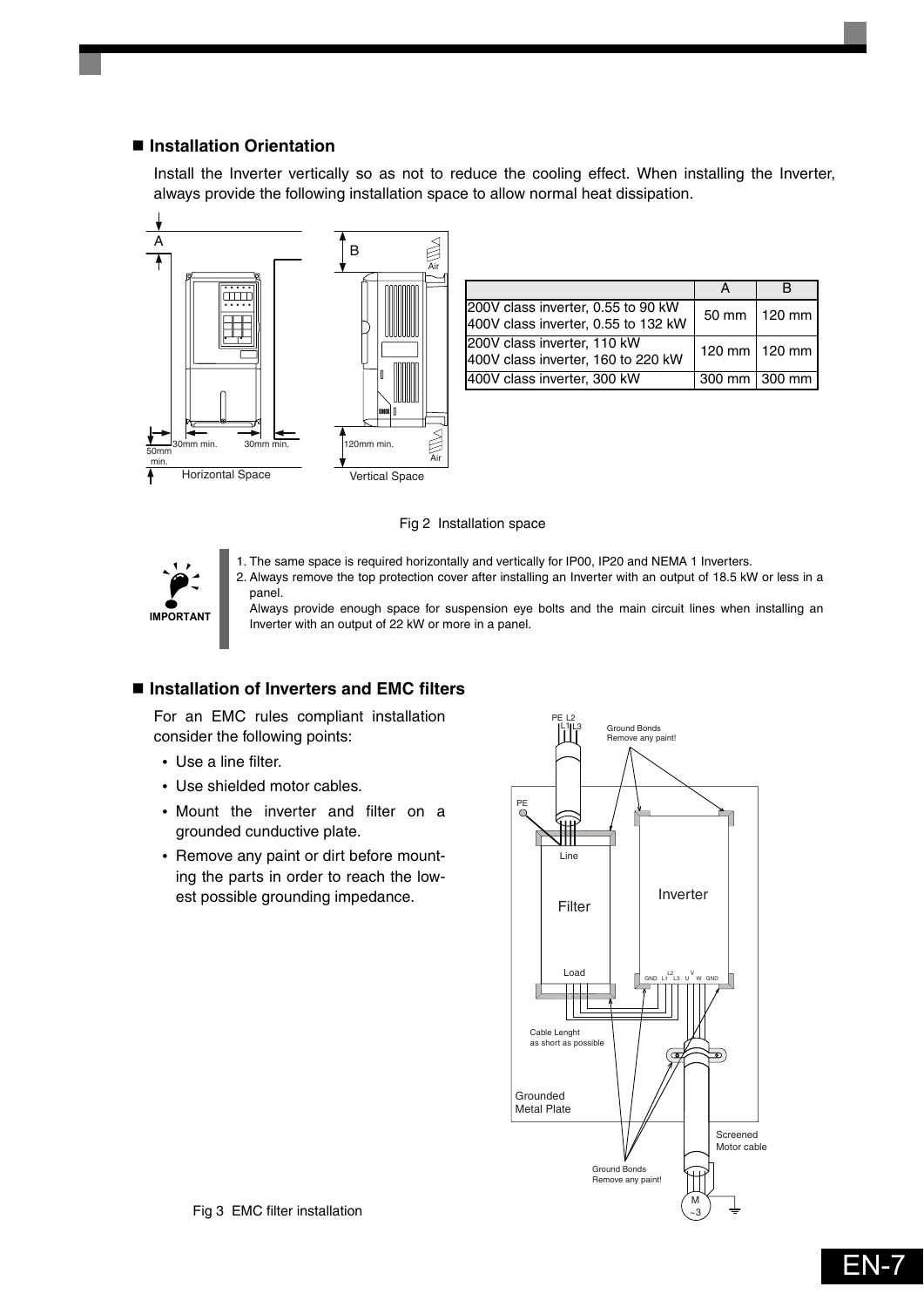<span id="page-8-0"></span> **Electrical Connection Wiring the Inverter** DC reactor to improve input<br>power factor (optional) power factor (optional) Braking resistor unit (optional)  $FCTF$ Short-circuit ba  $\blacksquare$ - I . ക് -ල ൎൟ స Main Contactor  $\mathbf{r}$  $\oplus$  2  $\oplus$  1  $\ominus$   $\oplus$  1 B2 T Fuses .<br>စု R/L1  $U/T1$ 3-phase power L1 Line n ' I 380 to 480 V  $L2 \rightleftarrows$ .<br>©S/L2  $V/T2$ M 50/60 Hz Filter  $L3 + E$ .<br>oT/L3 W/T3 щ Varispeed F7 ∲ ⊕ PE<sup>|</sup>  $\oplus$ Forward Run / Stop ∯≉≭ਹੰ  $\overline{1}$  S1 MA Ţ  $\blacksquare$ Reverse Run / Stop ा‡क्≭द्री Fault relay output 250 VAC, 1 A max. 30 VDC, 1 A max.  $\frac{1}{1}$  S<sub>2</sub> MB ा≹≉≭≰∏  $i$ s<sub>3</sub> External Fault MC نم ाक्के≭द्रौ Fault reset  $\overline{\mathbf{S}}$ Multi-function M1 ∐∰≭इ∏ Multi-step speed setting 1 S5  $\frac{1}{2}$ digital inputs [Factory setting] Relay output 1 [Default: Running] S6 ा≹≉≭≰∏ ep speed se M3 log frequency selection S7 ∏क्र≠द्रा Multi-function digital output Relay output 2 [Default: Zero speed]  $\frac{M4}{2}$ 250 VAC, 1 A max. 30 VDC, 1 A max. SN  $M_5$ <sup>1</sup>  $\mathbf{I}$  $\overline{\phantom{a}}$ ╈ SC  $\frac{100}{100}$ Relay output 3 [Default: Frequency agree 1]  $\frac{\text{SP}}{\text{24 V}}$  $\frac{E(G)}{H}$  Shield<br>terminal  $\frac{2\text{CN}}{\text{C}}$ Pulse train input [Default: Frequency reference input] 0 to 32 kHz RP Analog input setting adjustment PG ጔ (J)  $+\frac{V}{15}$  Analog input power supply Option 2 kΩ Card  $2 k\Omega$   $\theta$  to 10 V Analog input 1: Master<br>frequency reference<br>0 to 10 V (20 kΩ)  $4 to 20$  mA Multi-function analog input 2 [Default: Frequency bias 4 to 20 mA (20 kΩ)] A2  $\overline{P}$ AC له « -V Analog input power supply<br>- 15 V, 20 mA Shield  $\frac{E(G)}{f(T)}$ Input MP (J) Option Pulse train output 0 to 32 kHz (2.20 kΩ)  $\overline{1}$ Card $\overline{\tilde{c}}$  $\mathbf{I}$ AC . [Default: Output frequency]  $\triangle$ Adjustr  $\mathbf{I}$  $\mathbf{I}$  $\begin{bmatrix} \frac{AQ}{20} & k\Omega \\ \frac{1}{20} & \frac{1}{20} \end{bmatrix}$ + - Multi-function analog output 1 (-10 to +10 V, 2 mA / 4 to 20 mA) [Default: Output frequency, 0 to 10 V) 4 to 20 mA (20 kΩ)]  $\triangleright$ FM FM **Terminating** ď resistance Adjustment,<br>20 kΩ R+  $\mathbf{I}$ ा‡। प R-MEMOBUS + AM - Multi-function analog output 2 (-10 to +10 V, 2 mA / 4 to 20 mA) [Default: Output current, 0 to 10 V) 4 to 20 mA (20 kΩ)]  $\triangleright$ AM communication<br>
RS-485/422  $\leftarrow$   $\frac{1}{11}$  P S+ AC S-€ IG ₹  $\frac{\Omega}{\left|\mathbf{H}\right|^{p}}$ Twisted-pair shielded wires Shielded wires

<span id="page-8-1"></span>Fig 4 Wiring Diagram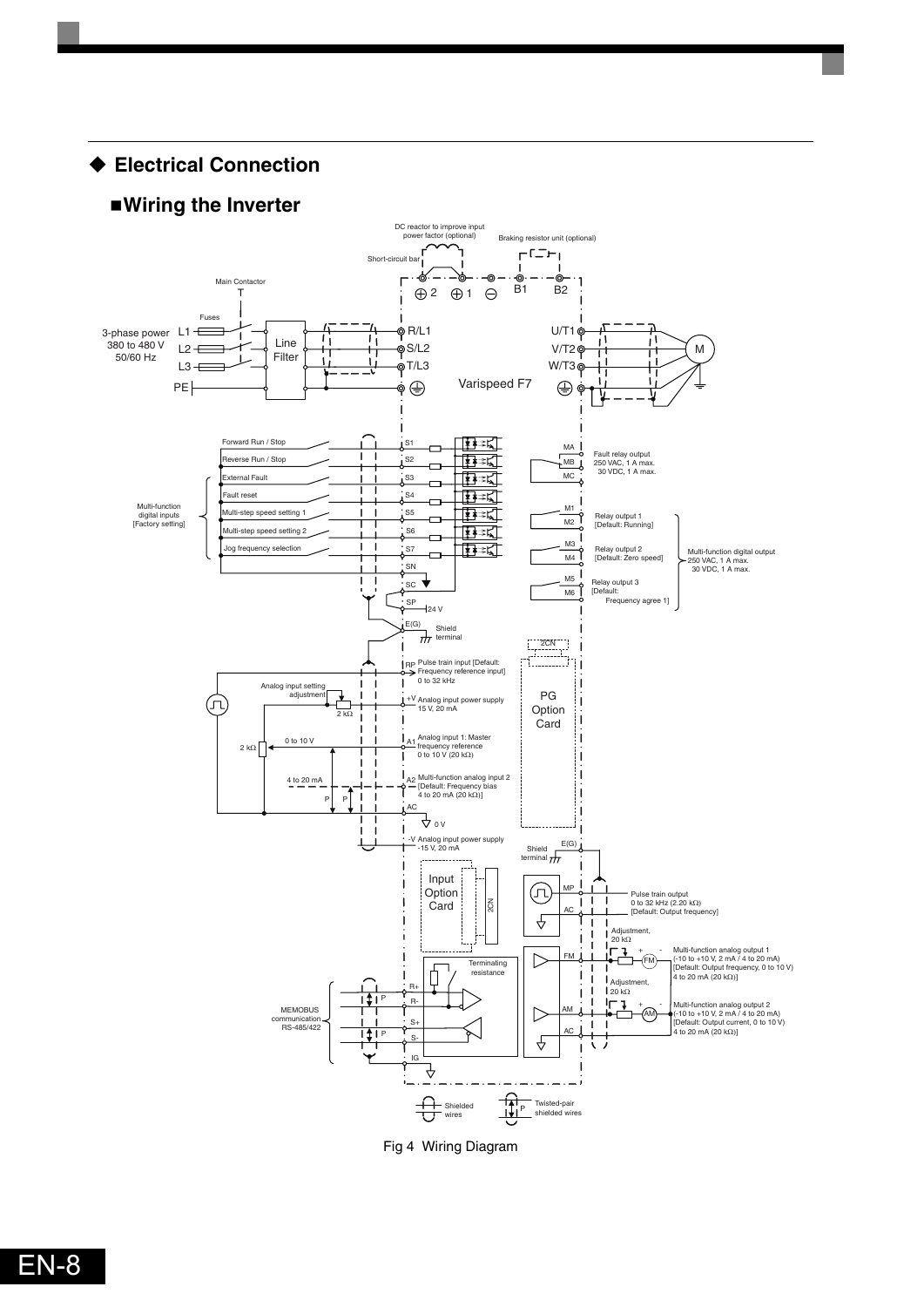### **Main Circuit Terminals**

Main circuit terminal functions are summarized according to terminal symbols in *Table 1*. Wire the terminals correctly for the desired purposes.

| Purpose                                      | <b>Terminal Symbol</b> | Model: CIMR-F7ZOOOO |              |  |  |  |
|----------------------------------------------|------------------------|---------------------|--------------|--|--|--|
|                                              |                        | 200 V Class         | 400 V Class  |  |  |  |
| Main circuit power input                     | R/L1, S/L2, T/L3       | 20P4 to 2110        | 40P4 to 4300 |  |  |  |
|                                              | R1/L11, S1/L21, T1/L31 | 2022 to 2110        | 4022 to 4300 |  |  |  |
| Inverter outputs                             | U/T1, V/T2, W/T3       | 20P4 to 2110        | 40P4 to 4300 |  |  |  |
| DC bus terminals                             | $\oplus$ 1, $\ominus$  | 20P4 to 2110        | 40P4 to 4300 |  |  |  |
| <b>Braking Resistor Unit Connec-</b><br>tion | B1, B2                 | 20P4 to 2018        | 40P4 to 4018 |  |  |  |
| DC reactor connection                        | $\oplus$ 1, $\oplus$ 2 | 20P4 to 2018        | 40P4 to 4018 |  |  |  |
| <b>Braking Unit connection</b>               | $\oplus$ 3, $\ominus$  | 2022 to 2110        | 4022 to 4300 |  |  |  |
| Ground                                       | ⊕                      | 20P4 to 2110        | 40P4 to 4300 |  |  |  |

Table 1 Main Circuit Terminal Functions (200 V Class and 400 V Class)

### **Control Circuit Terminals**

[Fig 5](#page-9-0) shows the control terminal arrangement. The functions of the control circuit terminals are shown in *Table 2*. Use the appropriate terminals for the correct purposes.

|                | SN |  |  | ΔΩ<br>$\sim$ | $+V$ |            | АC | v<br>$\overline{\phantom{0}}$ | MP   |    | AC. | R  |    |          | R- |                          | M <sub>5</sub> |                | M6 | МA |   | ı MB | 'MC |                |    |   |
|----------------|----|--|--|--------------|------|------------|----|-------------------------------|------|----|-----|----|----|----------|----|--------------------------|----------------|----------------|----|----|---|------|-----|----------------|----|---|
| $\Gamma$<br>טו |    |  |  | $S_4$        | S5   | <b>CAI</b> |    |                               | FM I | AC |     | AM | IG | $\sim$ . |    | $\overline{\phantom{0}}$ |                | M <sub>3</sub> | M4 |    | M |      |     | M <sub>2</sub> | ΙE | ֊ |

Fig 5 Control terminal arrangement

<span id="page-9-0"></span>

| Type                  | No.            | Signal Name                                                       | Function                                                                 | Signal Level                                              |                                                                                           |  |  |
|-----------------------|----------------|-------------------------------------------------------------------|--------------------------------------------------------------------------|-----------------------------------------------------------|-------------------------------------------------------------------------------------------|--|--|
|                       | S <sub>1</sub> | Forward run/stop command                                          | Forward run when ON; stopped when<br>OFF.                                |                                                           |                                                                                           |  |  |
|                       | S <sub>2</sub> | Reverse run/stop command                                          | Reverse run when ON; stopped when<br>OFF.                                |                                                           |                                                                                           |  |  |
|                       | S <sub>3</sub> | External fault input <sup>*1</sup>                                | Fault when ON.                                                           |                                                           |                                                                                           |  |  |
|                       | S <sub>4</sub> | Fault reset <sup>*1</sup>                                         | Reset when ON                                                            |                                                           | 24 VDC, 8 mA                                                                              |  |  |
| Digital input signals | S <sub>5</sub> | Multi-step speed reference 1<br>$*1$<br>(Master/auxiliary switch) | Auxiliary frequency ref-<br>erence when ON.                              | <b>Functions are</b><br>selected by set-<br>ting H1-01 to | Photocoupler isolation                                                                    |  |  |
|                       | S <sub>6</sub> | Multi-step speed reference 2<br>$*1$                              | Multi-step speed 2<br>when ON.                                           | H1-05.                                                    |                                                                                           |  |  |
|                       | S7             | Jog frequency reference *1                                        | Jog frequency when<br>ON.                                                |                                                           |                                                                                           |  |  |
|                       | SC             | Digital input common                                              | —                                                                        | —                                                         |                                                                                           |  |  |
|                       | <b>SN</b>      | Digital Input Neutral                                             | —                                                                        |                                                           |                                                                                           |  |  |
|                       | <b>SP</b>      | Digital Input Power Supply                                        | +24VDC power supply for digital inputs                                   | 24 VDC, 250 mA max.<br>*2                                 |                                                                                           |  |  |
|                       | $+V$           | 15 V power output                                                 | 15 V power supply for analog references                                  | 15 V (Max. curr.: 20mA)                                   |                                                                                           |  |  |
|                       | A <sub>1</sub> | Frequency reference                                               | 0 to +10 V/100%                                                          | $-10$ to $+10$ V (20 kΩ)<br>0 to +10 V (20 k $\Omega$ )   |                                                                                           |  |  |
| Analog input signals  | A <sub>2</sub> | Auxiliary Frequency Refer-<br>ence                                | Auxiliary analog fre-<br>quency reference;<br>4 to 20 mA (250 $\Omega$ ) | Function is<br>selected by set-<br>ting H3-09.            | 4 to 20 mA (250 $\Omega$ )<br>0 V to +10 V (20 k $\Omega$ )<br>0 to 20 mA (250 $\Omega$ ) |  |  |
|                       | -V             | -15 V power output                                                | -15 V power supply for analog references                                 |                                                           |                                                                                           |  |  |
|                       | AC             | Analog reference common                                           | $\overline{\phantom{0}}$                                                 |                                                           |                                                                                           |  |  |
|                       | E(G)           | Shield wire, optional ground<br>line connection point             |                                                                          |                                                           |                                                                                           |  |  |

Table 2 Control Circuit Terminals with default settings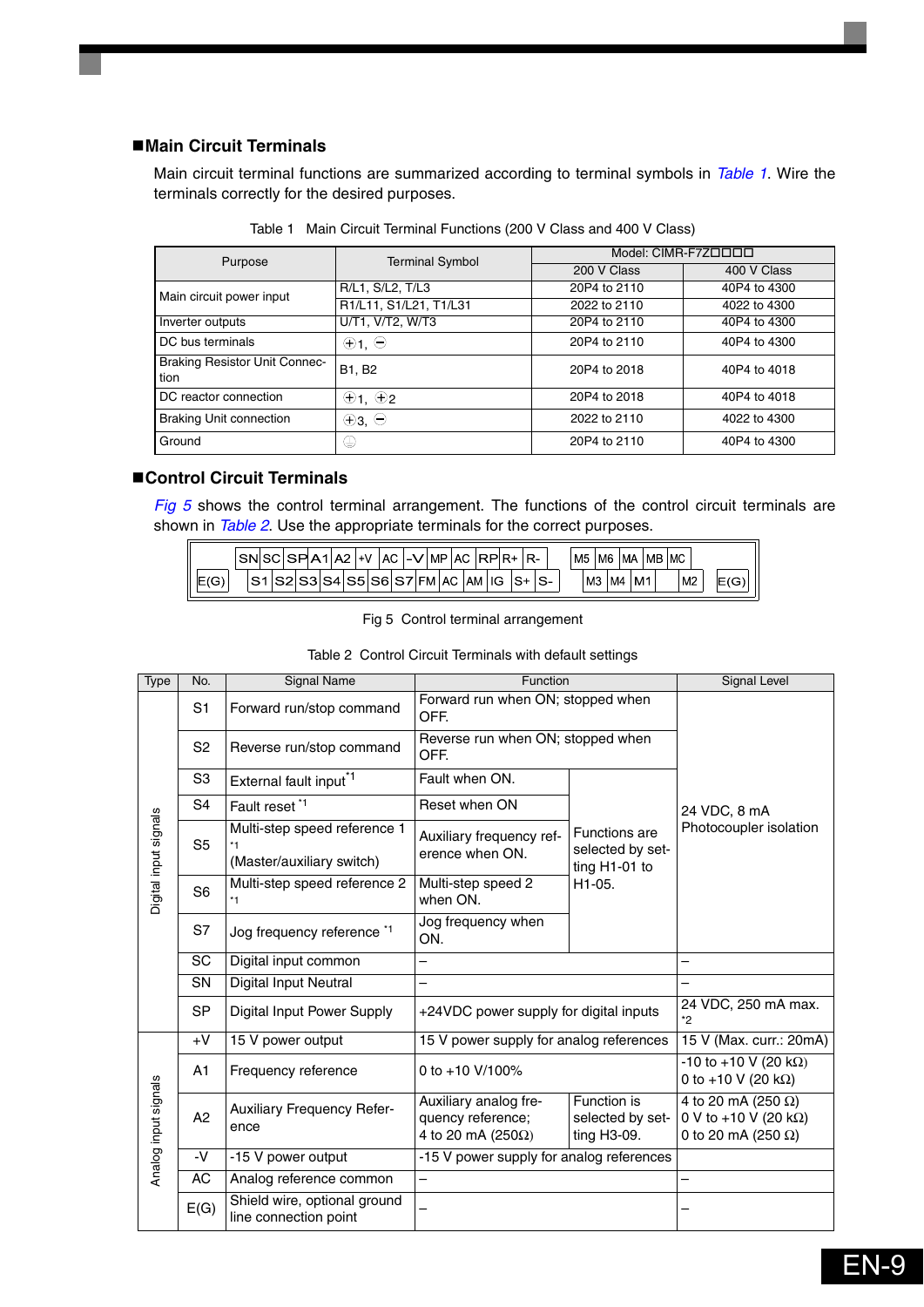| Type                   | No.                              | <b>Signal Name</b>            | Function                                                                     |                                            | Signal Level                                                      |  |  |  |
|------------------------|----------------------------------|-------------------------------|------------------------------------------------------------------------------|--------------------------------------------|-------------------------------------------------------------------|--|--|--|
|                        | M <sub>1</sub><br>M <sub>2</sub> | During run (NO)               | Closed during Run                                                            |                                            |                                                                   |  |  |  |
|                        | MЗ                               |                               | Closed when output                                                           |                                            |                                                                   |  |  |  |
| Digital output signals | M4                               | Zero speed (NO)               | frequency at zero level<br>(b2-01) or below                                  | Function<br>selected by H2-<br>01 to H2-03 |                                                                   |  |  |  |
|                        | M5                               | Speed agreement detection     | Within $\pm$ 2 Hz of set fre-                                                |                                            | Contact capacity:<br>1 A max. at 250 VAC                          |  |  |  |
|                        | M <sub>6</sub>                   | (NO)                          | quency when ON                                                               |                                            | 1 A max. at 30 VDC <sup>*3</sup>                                  |  |  |  |
|                        | MA                               |                               |                                                                              |                                            |                                                                   |  |  |  |
|                        | <b>MB</b>                        | Fault output signal           | Closed across MA and MC during faults<br>Open across MB and MC during faults |                                            |                                                                   |  |  |  |
|                        | МC                               |                               |                                                                              |                                            |                                                                   |  |  |  |
|                        | <b>FM</b>                        | Output frequency              | Analog output fre-<br>quency signal;<br>0 to 10 V; 10V=FMAX                  | Function<br>selected by<br>H4-01           | 0 to +10 V max. $\pm 5\%$<br>2 mA max.                            |  |  |  |
|                        | AC                               | Analog common                 |                                                                              | $-10$ to $+10$ V max. $\pm 5\%$            |                                                                   |  |  |  |
| Analog output signals  | AM.                              | Inverter output power         | Analog output power<br>signal;<br>0 to 10V; 10V=max.<br>appl. motor capacity | Function<br>selected by<br>H4-04           | 2 mA max<br>4 to 20 mA                                            |  |  |  |
| Pulse I/O              | <b>RP</b>                        | Pulse Input                   | H6-01 (Frequency reference input) <sup>*4</sup>                              |                                            | 0 to 32 kHz (3k $\Omega$ )<br>High level voltage 3.5 to<br>13.2 V |  |  |  |
|                        | <b>MP</b>                        | <b>Pulse Output</b>           | H6-06 (Output frequency)                                                     |                                            | $0$ to 32 kHz<br>+15 V output (2.2k $\Omega$ )                    |  |  |  |
|                        | $R_{+}$                          | <b>MEMOBUS</b> communications |                                                                              |                                            | Differential input,                                               |  |  |  |
|                        | $R -$                            | input                         | For 2-wire RS-485, short $R+$ and $S+$                                       |                                            | PHC isolation                                                     |  |  |  |
|                        | S+                               | <b>MEMOBUS</b> communications | as well as R- and S-.                                                        | Differential input,                        |                                                                   |  |  |  |
| RS-485/422<br>$S-$     |                                  | output                        |                                                                              | PHC isolation                              |                                                                   |  |  |  |
|                        | IG                               | Signal common                 |                                                                              |                                            |                                                                   |  |  |  |

\*1. The default settings are given for terminals S3 to S7. For a 3-wire sequence, the default settings are a 3-wire sequence for S5, multistep speed setting 1 for S6 and multi-step speed setting 2 for S7.

\*2. Do not use this power supply for supplying any external equipment. \*3. When driving a reactive load, such as a relay coil with DC power supply, always insert a flywheel diode as shown in *[Fig 6](#page-10-0)*

\*4. Pulse input specifications are given in the following table:

| Low level voltage  | 0.0 to 0.8 V  |
|--------------------|---------------|
| High level voltage | 3.5 to 13.2 V |
| H duty             | 30% to 70%    |
| Pulse frequency    | 0 to 32 kHz   |

![](_page_10_Figure_6.jpeg)

Fig 6 Flywheel Diode Connection

<span id="page-10-0"></span>![](_page_10_Picture_8.jpeg)

- 1. In *[Fig 4](#page-8-1)* the wiring of the digital inputs S1 to S7 is shown for the connection of contacts or NPN transistors (0V common and sinking mode). This is the default setting.
- For the connection of PNP transistors or for using a 24V external power supply, refer to *[Table 3](#page-11-0)*. 2. A DC reactor is an option only for Inverters of 18.5 kW or less. Remove the short circuit bar when connecting a DC reactor.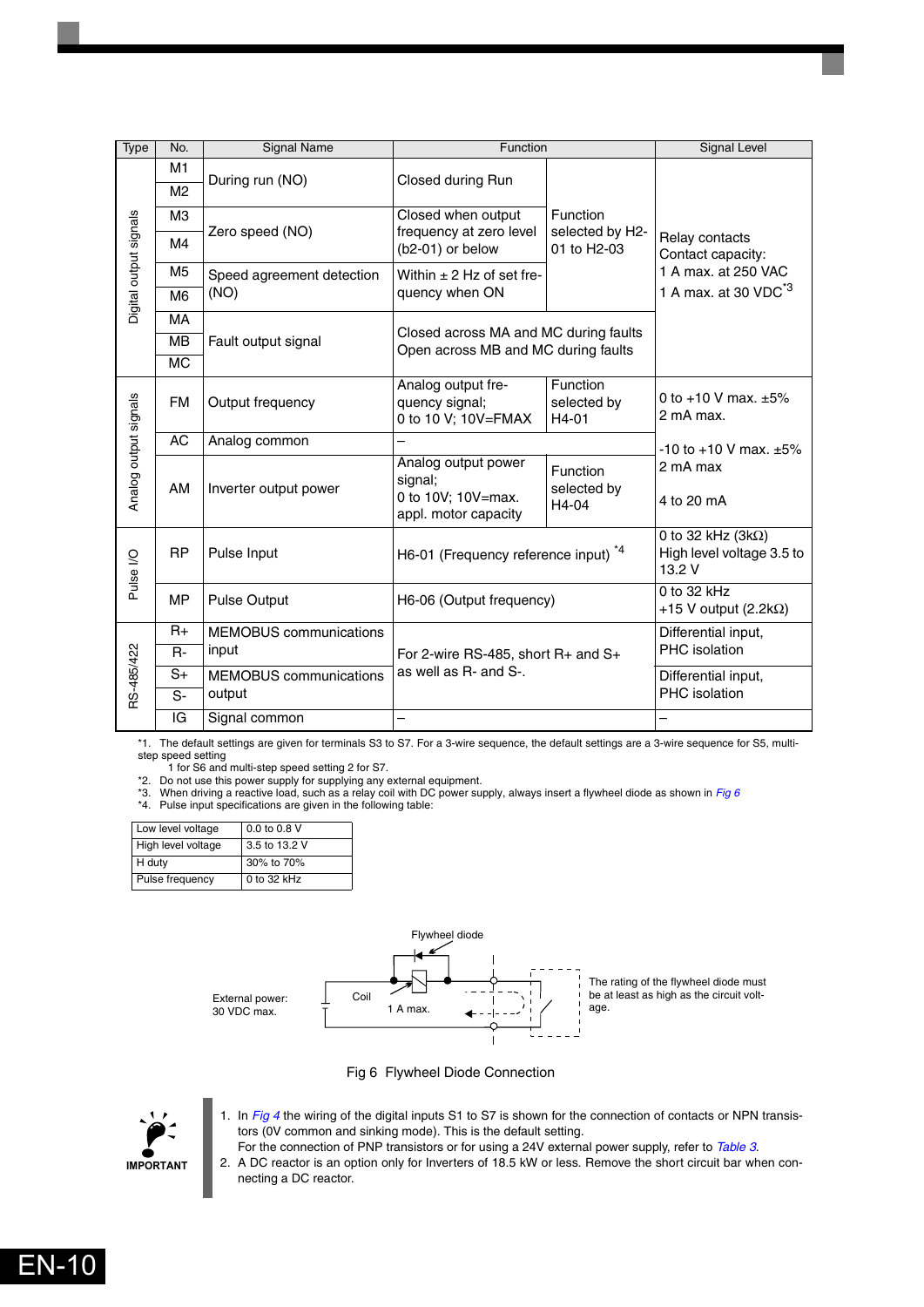### **Sinking/Sourcing Mode (NPN/PNP Selection)**

The input terminal logic can be switched over between sinking mode (0-V common, NPN) and sourcing mode (+24V common, PNP) by using the jumper CN5. An external power supply is also supported, providing more freedom in signal input methods.

<span id="page-11-0"></span>![](_page_11_Figure_2.jpeg)

Table 3 Sinking / Sourcing Mode and Input Signals

![](_page_11_Picture_4.jpeg)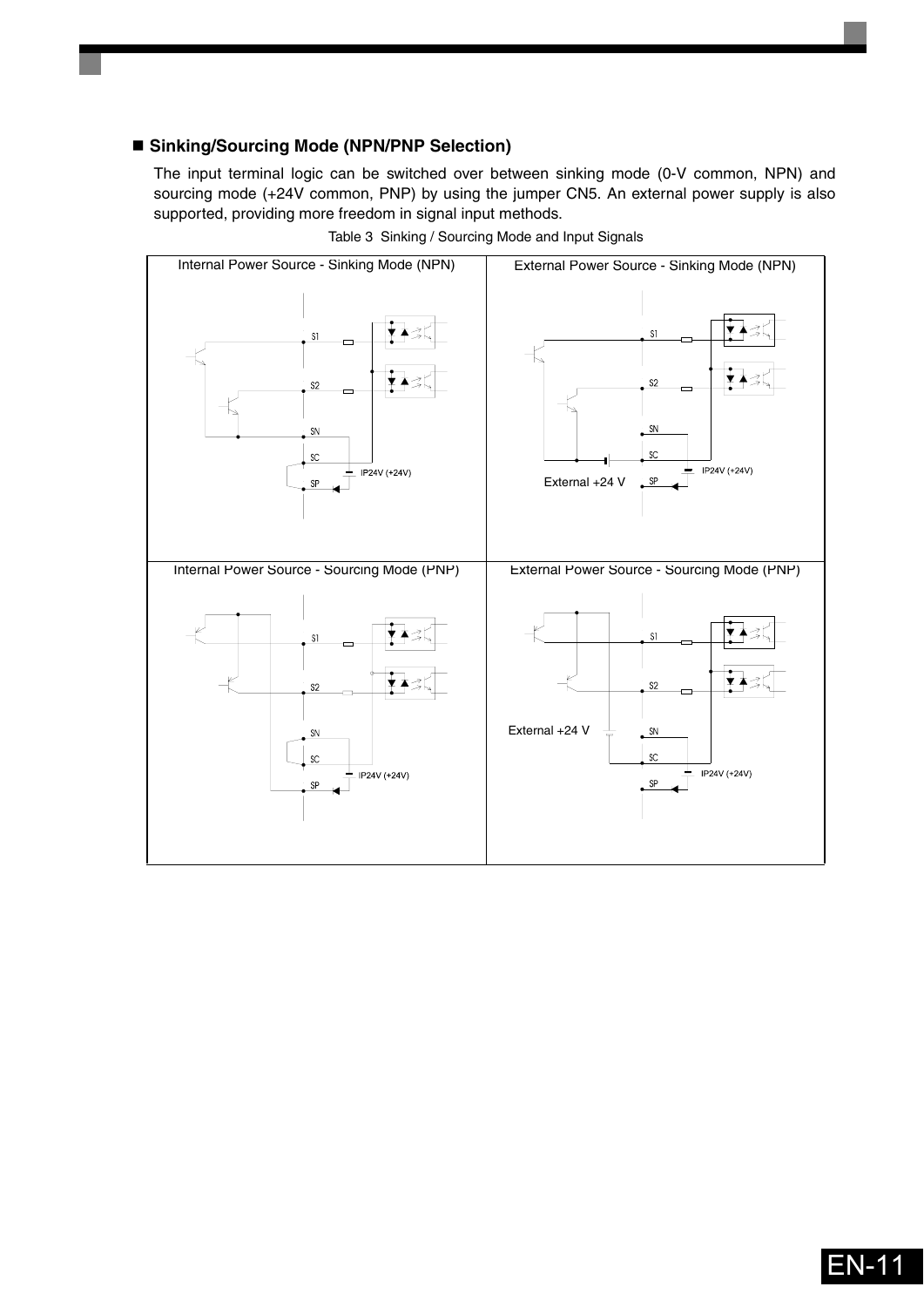### <span id="page-12-0"></span>**Wiring Main Circuit Inputs**

### **Installing Fuses**

To protect the inverter, it is recommended to use semiconductor fuses like they are shown in the table below.

|                  | <b>Rated Inverter</b> |             | <b>Fuse Selection</b> |                  |           | Selection Example (Ferraz) |              |
|------------------|-----------------------|-------------|-----------------------|------------------|-----------|----------------------------|--------------|
| Inverter Type    | Output<br>Current (A) | Voltage (V) | Current (A)           | $I^2t(A^2s)$     | Model     | Rating                     | $I^2t(A^2s)$ |
| 20P4             | 3.2                   | 240         | 10                    | $12 - 25$        | A60Q12-2  | 600V / 12A                 | 17           |
| 20P7             | 4.1                   | 240         | 10                    | $12 - 25$        | A60Q12-2  | 600V / 12A                 | 17           |
| 21P5             | 7.0                   | 240         | 15                    | $23 - 55$        | A60Q15-2  | 600V / 15A                 | 26           |
| 22P2             | 9.6                   | 240         | 20                    | $34 - 98$        | A60Q20-2  | 600V / 20A                 | 41           |
| 23P7             | 15                    | 240         | 30                    | 82~220           | A60Q30-2  | 600V / 30A                 | 132          |
| 25P5             | $\overline{23}$       | 240         | 40                    | 220~610          | A50P50-4  | 500V / 50A                 | 250          |
| 27P <sub>5</sub> | 31                    | 240         | 60                    | 290~1300         | A50P80-4  | 500V / 80A                 | 640          |
| 2011             | 45                    | 240         | 80                    | 450~5000         | A50P80-4  | 500V / 80A                 | 640          |
| 2015             | 58                    | 240         | 100                   | 1200~7200        | A50P125-4 | 500V / 125A                | 1600         |
| 2018             | $\overline{71}$       | 240         | 130                   | 1800~7200        | A50P150-4 | 500V / 150A                | 2200         |
| 2022             | 85                    | 240         | 150                   | 870~16200        | A50P150-4 | 500V / 150A                | 2200         |
| 2030             | 115                   | 240         | 180                   | 1500~23000       | A50P200-4 | 500V / 200A                | 4000         |
| 2037             | 145                   | 240         | 240                   | 2100~19000       | A50P250-4 | 500V/250A                  | 6200         |
| 2045             | 180                   | 240         | 300                   | 2700~55000       | A50P300-4 | 500V / 300A                | 9000         |
| 2055             | 215                   | 240         | 350                   | 4000~55000       | A50P350-4 | 500V / 350A                | 12000        |
| 2075             | 283                   | 240         | 450                   | 7100~64000       | A50P450-4 | 500V / 450A                | 20000        |
| 2090             | 346                   | 240         | 550                   | 11000~64000      | A50P600-4 | 500V / 600A                | 36000        |
| 2110             | 415                   | 240         | 600                   | 13000~83000      | A50P600-4 | 500V / 600A                | 36000        |
|                  |                       |             |                       |                  |           |                            |              |
| 40P4             | 1.8                   | 480         | 5                     | $6 - 55$         | A60Q10-2  | 600V / 10A                 | 10           |
| 40P7             | 2.1                   | 480         | $\overline{5}$        | $6 - 55$         | A60Q10-2  | 600V / 10A                 | 10           |
| 41P5             | 3.7                   | 480         | 10                    | $10 - 55$        | A60Q12-2  | 600V / 12A                 | 17           |
| 42P2             | 5.3                   | 480         | 10                    | $18 - 55$        | A60Q15-2  | 600V / 15A                 | 26           |
| 43P7             | 7.6                   | 480         | 15                    | $34 - 72$        | A60Q20-2  | 600V / 20A                 | 41           |
| 44P0             | 8.7                   | 480         | 20                    | $50 - 570$       | A60Q30-2  | 600V / 30A                 | 132          |
| 45P5             | 12.5                  | 480         | 25                    | 100~570          | A60Q30-2  | 600V / 30A                 | 132          |
| 47P5             | 17                    | 480         | 30                    | 100~640          | A60Q30-2  | 600V / 30A                 | 132          |
| 4011             | 24                    | 480         | 50                    | 150~1300         | A70P50-4  | 700V / 50A                 | 300          |
| 4015             | $\overline{31}$       | 480         | 60                    | 400~1800         | A70P70-4  | 700V / 70A                 | 590          |
| 4018             | $\overline{39}$       | 480         | 70                    | 700~4100         | A70P80-4  | 700V / 80A                 | 770          |
| 4022             | 45                    | 480         | 80                    | 240~5800         | A70P80-4  | 700V / 80A                 | 770          |
| 4030             | 60                    | 480         | 100                   | 500~5800         | A70P100-4 | 700V / 100A                | 1200         |
| 4037             | $\overline{75}$       | 480         | 125                   | 750~5800         | A70P125-4 | 700V / 125A                | 1900         |
| 4045             | 91                    | 480         | 150                   | 920~13000        | A70P150-4 | 700V / 150A                | 2700         |
| 4055             | 112                   | 480         | 150                   | 1500~13000       | A70P200-4 | 700V / 200A                | 4800         |
| 4075             | 150                   | 480         | 250                   | 3000~55000       | A70P250-4 | 700V / 250A                | 7500         |
| 4090             | 180                   | 480         | 300                   | 3800~55000       | A70P300-4 | 700V / 300A                | 11000        |
| 4110             | 216                   | 480         | 350                   | 5400~23000       | A70P350-4 | 700V / 350A                | 15000        |
| 4132             | 260                   | 480         | 400                   | 7900~64000       | A70P400-4 | 700V / 400A                | 19000        |
| 4160             | 304                   | 480         | 450                   | 14000~25000<br>0 | A70P450-4 | 700V / 450A                | 24000        |
| 4185             | 370                   | 480         | 600                   | 20000~25000<br>0 | A70P600-4 | 700V / 600A                | 43000        |
| 4220             | 506                   | 480         | 700                   | 34000~40000<br>0 | A70P700-4 | 700V / 700A                | 59000        |
| 4300             | 675                   | 480         | 900                   | 52000~92000<br>0 | A70P900-4 | 700V / 900A                | 97000        |

Table 4 Input Fuse Selection

Consider the following precautions for the main circuit power supply input.

**•** If a moulded case circuit breaker is used for the power supply connection (R/L1, S/L2, and T/L3), ensure that the circuit breaker is suitable for the Inverter.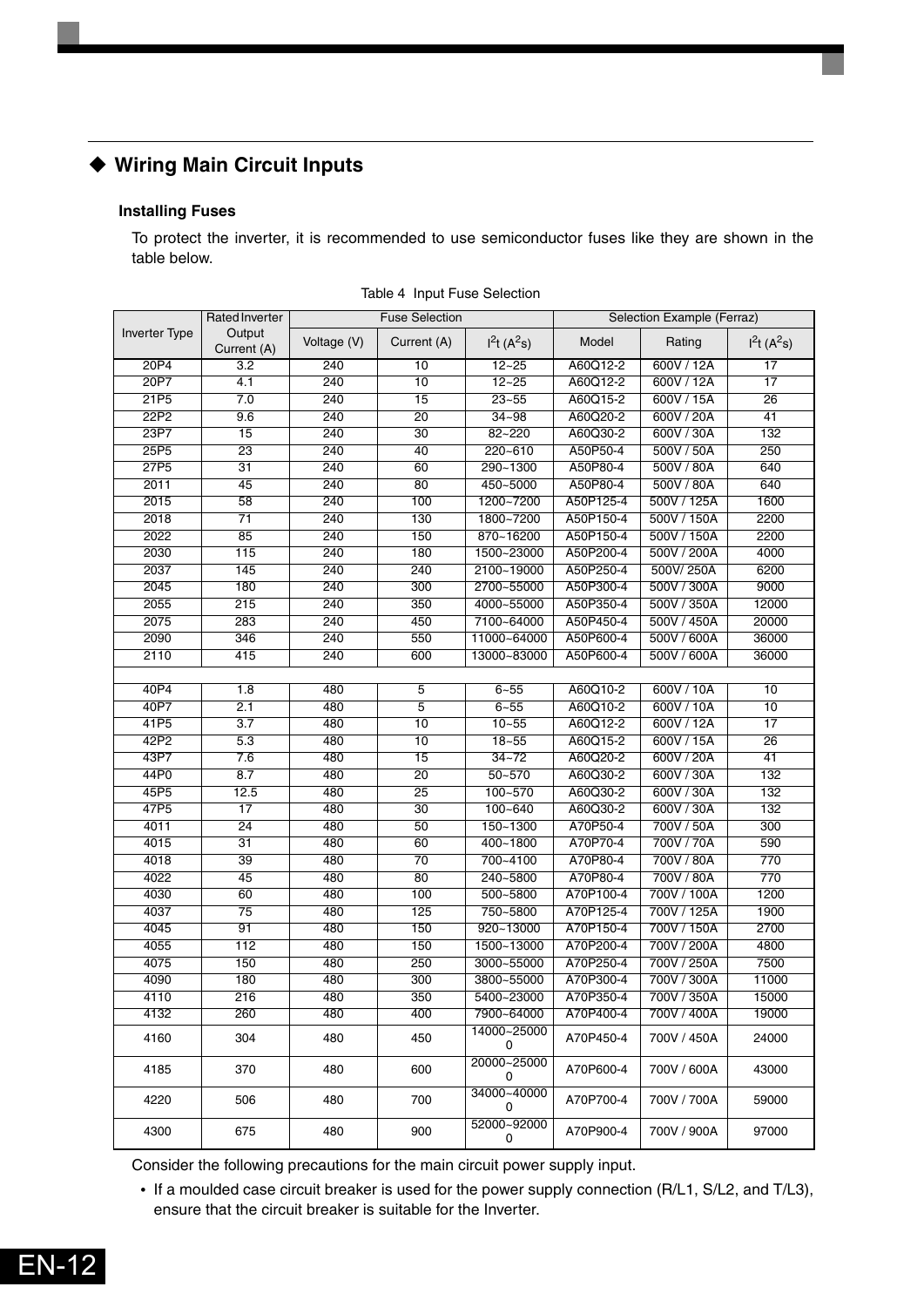- **•** If an earth leakage breaker is used, it should be able to detect all kinds of current in order to ensure a safe earth leakage current detection
- **•** A magnetic contactor or other switching device can be used at the inverter input. The inverter should not be powered up more than once per hour.
- **•** The input phases (R/S/T) can be connected in any sequence.
- **•** If the Inverter is connected to a large-capacity power transformer (600 kW or more) or a phase advancing capacitor is switched nearby, an excessive peak current could flow through the input power circuit, causing an inverter damage. As a countermeasure install an optional AC Reactor at the inverter input or a DC reactor at the DC reactor connection terminals.
- **•** Use a surge absorber or diode for inductive loads near the Inverter. Inductive loads include magnetic contactors, electromagnetic relays, solenoid valves, solenoids, and magnetic brakes.

#### **Wiring the Output Side of the Main Circuit**

The following precautions should be considered for the output circuit wiring.

- **•** Never connect any power source to the inverter output terminals. Otherwise the inverter can be damaged.
- **•** Never short or ground the output terminals. Otherwise the inverter can be damaged.
- **•** Do not use phase correction capacitors. Otherwise the inverter and capacitors can be damaged.
- **•** Check the control sequence to make sure, that the magnetic contactor (MC) between the Inverter and motor is not turned ON or OFF during inverter operation. If the MC is turned ON during the Inverter is operation, a large inrush current will be created and the inverter's overcurrent protection may operate.

#### **Ground Connection**

The following precautions should be considered for the ground connection.

- **•** Do not share the ground wire with other devices, such as welding machines or power tools.
- **•** Always use a ground wire, that complies with technical standards on electrical equipment and minimize the length of the ground wire.

Leakage current is caused by the Inverter. Therefore, if the distance between the ground electrode and the ground terminal is too long, potential on the ground terminal of the Inverter will become unstable.

**•** When more than one Inverter is used, do not to loop the ground wire.

![](_page_13_Figure_17.jpeg)

Fig 7 Ground Wiring

#### **Control Circuit Wiring Precautions**

Consider the following precautions for wiring the control circuits.

- **•** Separate control circuit wiring from main circuit wiring (terminals R/L1, S/L2, T/L3, B1, B2, U/T1, V/T2, W/T3, B1, B2,  $\ominus$ ,  $\oplus$ 1,  $\oplus$ 2, and  $\oplus$ 3, PO, NO) and other high-power lines.
- **•** Separate wiring for control circuit terminals MA, MB, MC, M1 to M6 (relay outputs) from wiring to other control circuit terminals.
- **•** If an optional external power supply is used, it should be a UL Listed Class 2 power supply.
- **•** Use twisted-pair or shielded twisted-pair cables for control circuits to prevent operating faults.
- **•** Ground the cable shields with the maximum contact area of the shield and ground.
- **•** Cable shields have to be grounded on both cable ends.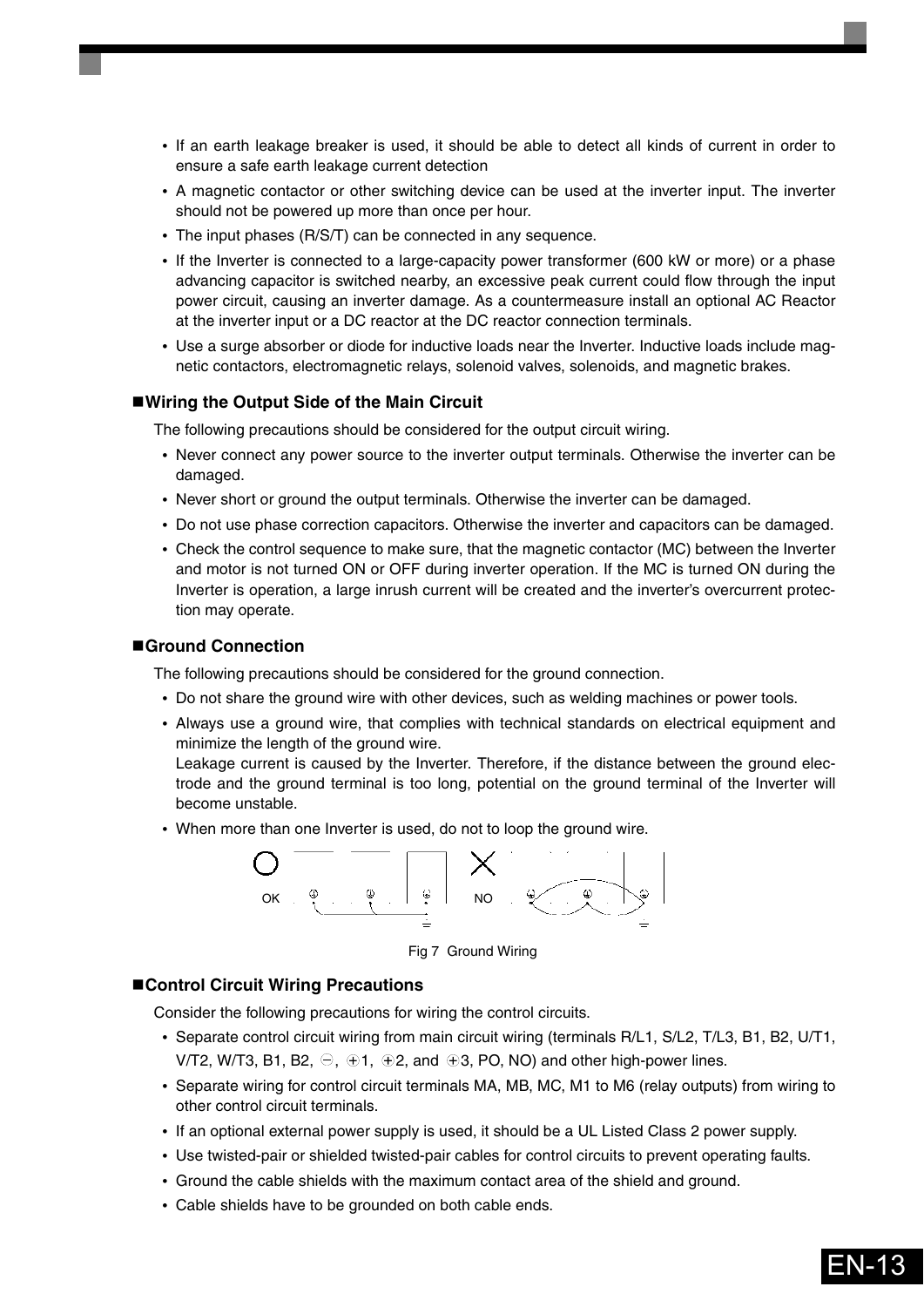## <span id="page-14-0"></span>**Keypad Operation**

### <span id="page-14-1"></span>**Digital Operator Display (optional)**

The key names and functions of the Digital Operator are described below

![](_page_14_Picture_3.jpeg)

### **Digital Operator Keys**

| Key                      | Name                    | Function                                                                                                                                                                        |
|--------------------------|-------------------------|---------------------------------------------------------------------------------------------------------------------------------------------------------------------------------|
| LOCAL<br>REMOTE          | <b>LOCAL/REMOTE Key</b> | Switches between operation via the Digital Operator (LOCAL) and<br>the settings in b1-01 and b1-02 (REMOTE).<br>This key can be enabled or disabled by setting parameter o2-01. |
| <b>MENU</b>              | <b>MENU Key</b>         | Selects the modes.                                                                                                                                                              |
| <b>ESC</b>               | ESC Key                 | Returns to the status before the DATA/ENTER Key was pressed.                                                                                                                    |
| <b>JOG</b>               | JOG Key                 | Enables jog operation when the Inverter is being operated from the<br>Digital Operator.                                                                                         |
| <b>FWD</b><br><b>REV</b> | <b>FWD/REV Key</b>      | Selects the rotation direction of the motor when the Inverter is being<br>operated from the Digital Operator.                                                                   |
| ≫<br><b>RESET</b>        | Shift/RESET Key         | Sets the active digit when programming user parameters.<br>Also acts as the Reset key when a fault has occurred.                                                                |
|                          | Increment Key           | Selects user parameter numbers and increments parameter set-<br>tings.<br>Used to move to the next item or data.                                                                |
|                          | Decrement Key           | Selects user parameter numbers and decrements parameter set-<br>tings.<br>Used to move to the previous item or data.                                                            |
|                          | DATA/ENTER Key          | Enters menus and parameters and validates parameter settings.                                                                                                                   |
| <b>RUN</b>               | <b>RUN Key</b>          | Starts operation when the Inverter is being controlled by the Digital<br>Operator (LOCAL Mode).                                                                                 |
| <b>STOP</b>              | STOP Key                | Stops Inverter operation (LOCAL and REMOTE Mode).<br>This key can be enabled or disabled when operating from a source<br>different tan the operator by setting parameter o2-02. |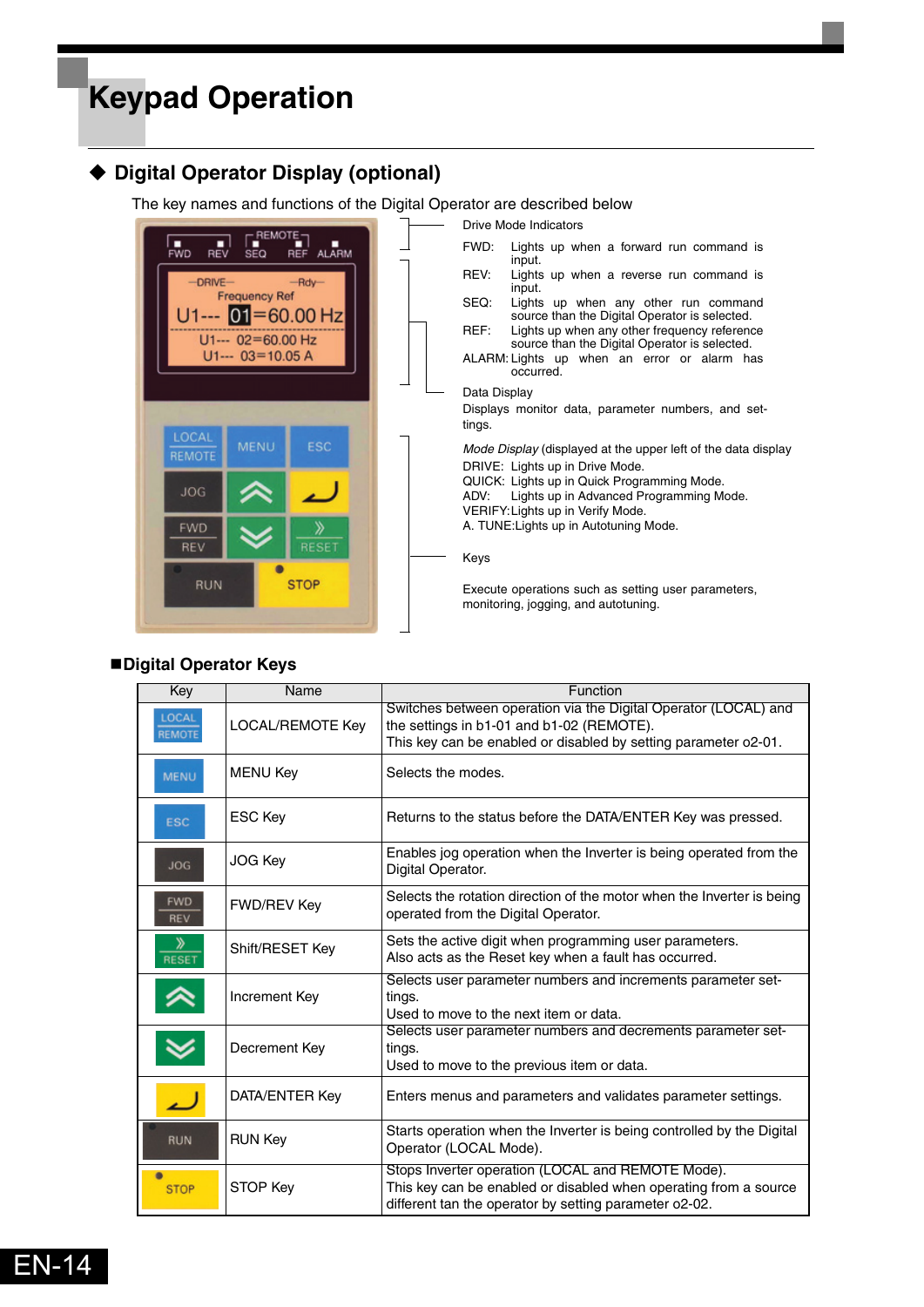## <span id="page-15-0"></span>**Power Up and Basic Parameter Setup**

### <span id="page-15-1"></span>◆ Start Up Procedure

![](_page_15_Figure_2.jpeg)

Fig 8 Trial Operation Flowchart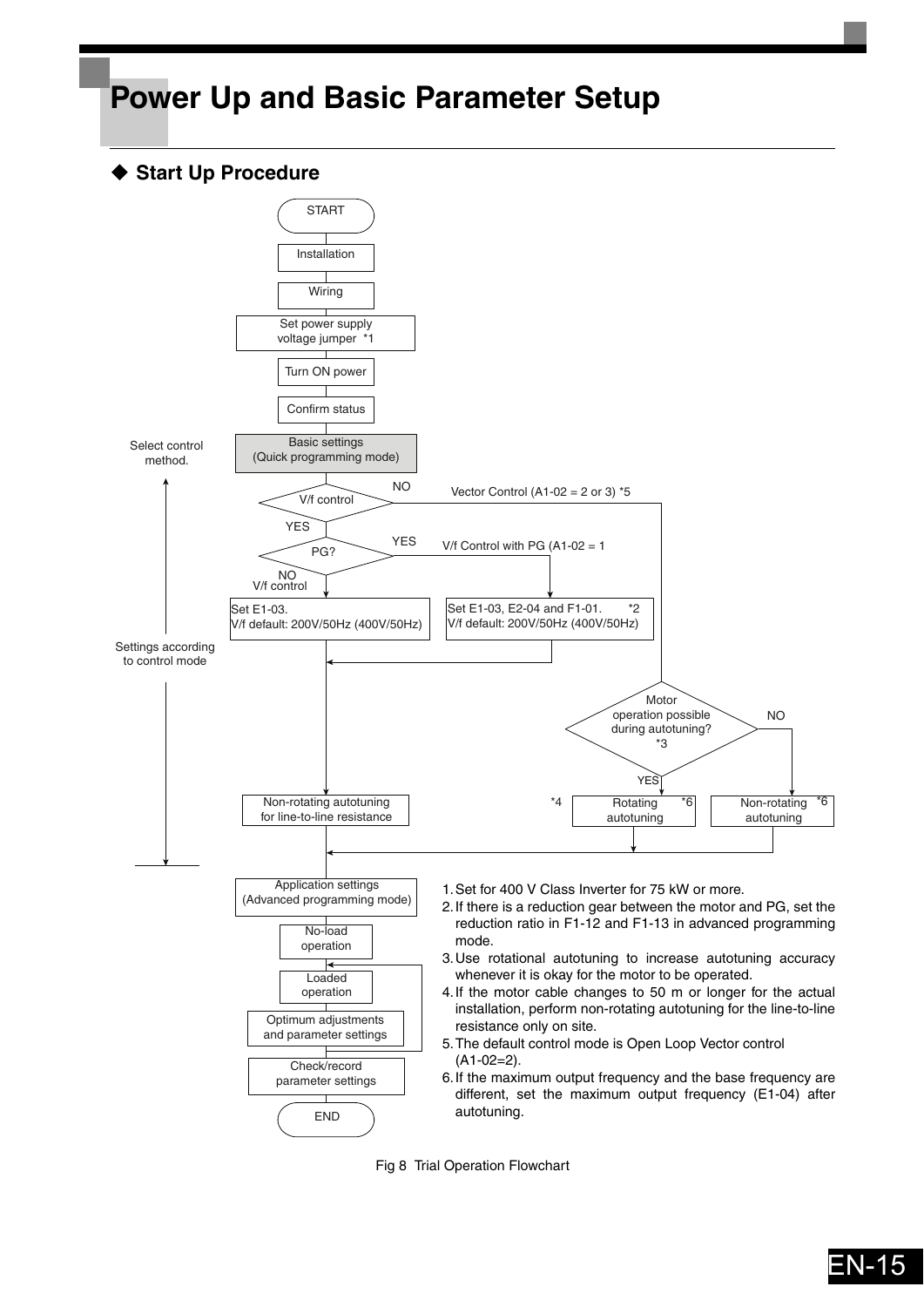### <span id="page-16-0"></span>◆ Before Power Up

The following points should be checked carefully before the power is switched on.

- **•** Check if the power supply meets the inverter specification.
- **•** Check if the power supply cables are tightly connected to the right terminals (L1, L2, L3).
- **•** Check if the motor cables are tightly connected to the right terminals on the inverter side (U, V, W) as well as on the motor side.
- **•** Check if the braking unit / braking resistor is connected correctly.
- **•** Check if the Inverter control circuit terminal and the control device are wired correctly.
- **•** Set all Inverter control circuit terminals to OFF.
- **•** When a PG card is used, check if it is wired correctly.

### <span id="page-16-1"></span>**Display after Power Up**

After normal power up without any problems the operator display shows the following messages

Display for normal operation

![](_page_16_Picture_12.jpeg)

The frequency reference monitor is displayed in the data display section.

When a fault has occurred or an alarm is active a fault or alarm message will appear. In this case, refer to *[page 21, Troubleshooting](#page-21-0)*.

Display for fault operation

![](_page_16_Picture_16.jpeg)

A fault or alarm message is shown on the display.

The example shows a low voltage alarm.

### <span id="page-16-2"></span>**Autotuning**

EN-16

Autotuning sets motor parameters automatically when using Open Loop or Closed Loop Vector control, when the cable length is long or the installation has changed.

### **Setting the Autotuning Mode**

One of the following three autotuning modes can be set.

- **•** Rotating autotuning
- **•** Non-rotating autotuning
- **•** Non-rotating autotuning for line-to-line resistance only

### **Rotating Autotuning (T1-01 = 0)**

Rotating autotuning is used for Open Loop and Closed Loop Vector control only. Set T1-01 to 0, input the data from the motor nameplate, and then press the RUN key on the Digital Operator. The Inverter will operate the motor for approximately 1 minute and set the required motor parameters automatically.

#### **Non-rotating Autotuning (T1-01 = 1)**

Non-rotating autotuning is used for Open Loop and Closed Loop Vector control only. Set T1-01 to 1, input the data from the motor nameplate, and then press the RUN key on the Digital Operator. The inverter will supply power to the non-rotating motor for approximately 1 minute and some of the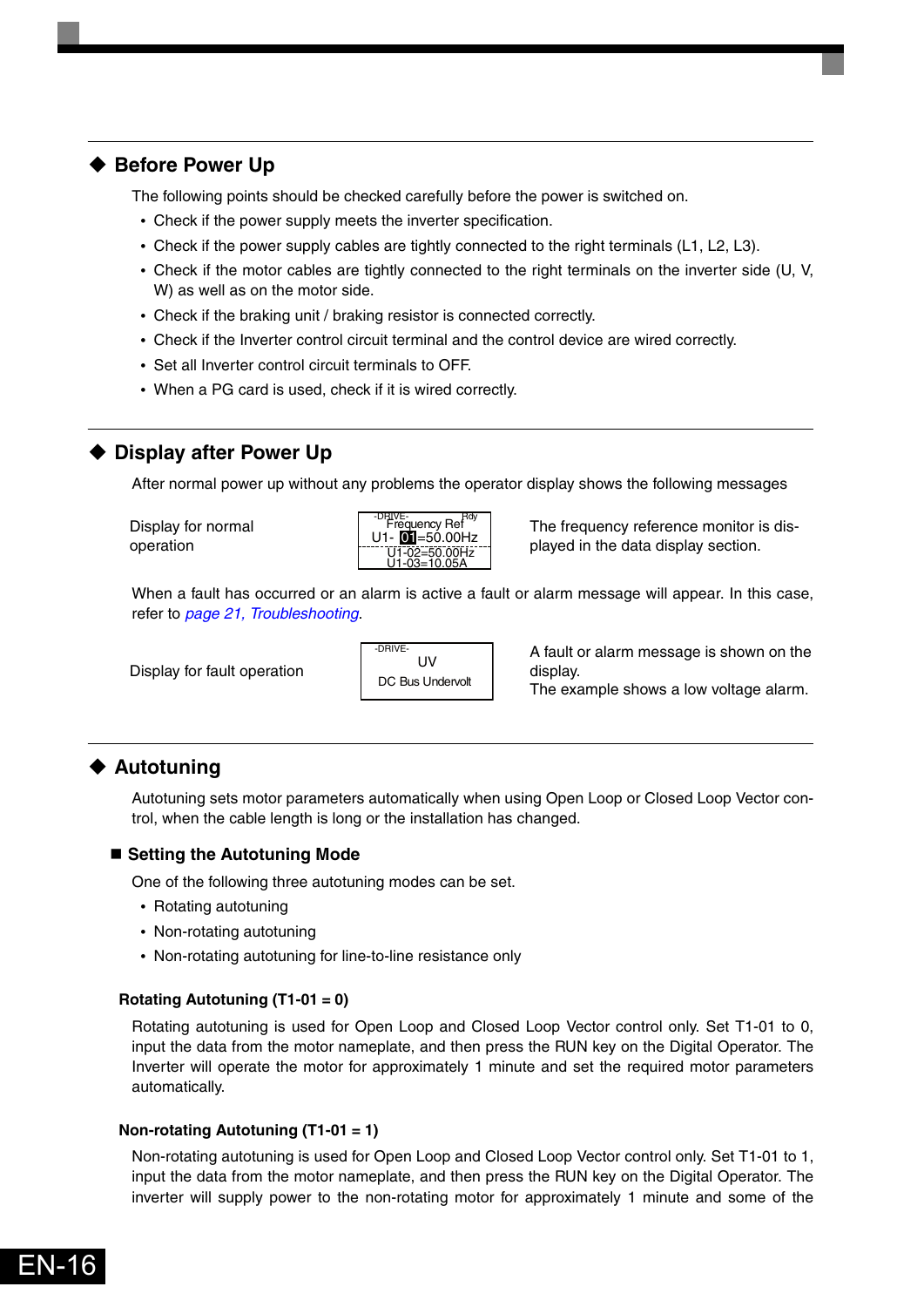motor parameters will be set automatically. The remaining motor parameters will be set automatically during the first time operation.

#### **Non-rotating Autotuning for Line-to-Line Resistance (T1-01 = 2)**

Non-rotating autotuning for line-to-line resistance can be used in any control mode. This is the only possible autotuning for V/f control and V/f control with PG.

It can be used to improve the performance when the motor cable is long, the cable length has changed or when the motor and inverter have different capacities.

To perform autotuning in V/f control or V/f control with PG, set T1-02 (Motor rated power) and T1-04 (Motor rated current) and then press the RUN key on the Digital Operator. The Inverter will supply power to the non-rotating motor for approximately 20 seconds and the Motor line-to-line resistance and cable resistance will be automatically measured.

![](_page_17_Picture_5.jpeg)

- 1. Power will be supplied to the motor during autotuning but the motor will not turn. Do not touch the motor until autotuning has been completed.
- 2. Ensure that all motor contactors are closed before the autotuning is started.

3. To cancel autotuning press the STOP key on the Digital Operator.

#### **Other Alarms and Faults During Autotuning**

For an overview of possible autotuning alarms or faults and corrective actions refer to *[page 24, Auto](#page-24-0)[tuning Faults](#page-24-0)*.

![](_page_17_Picture_11.jpeg)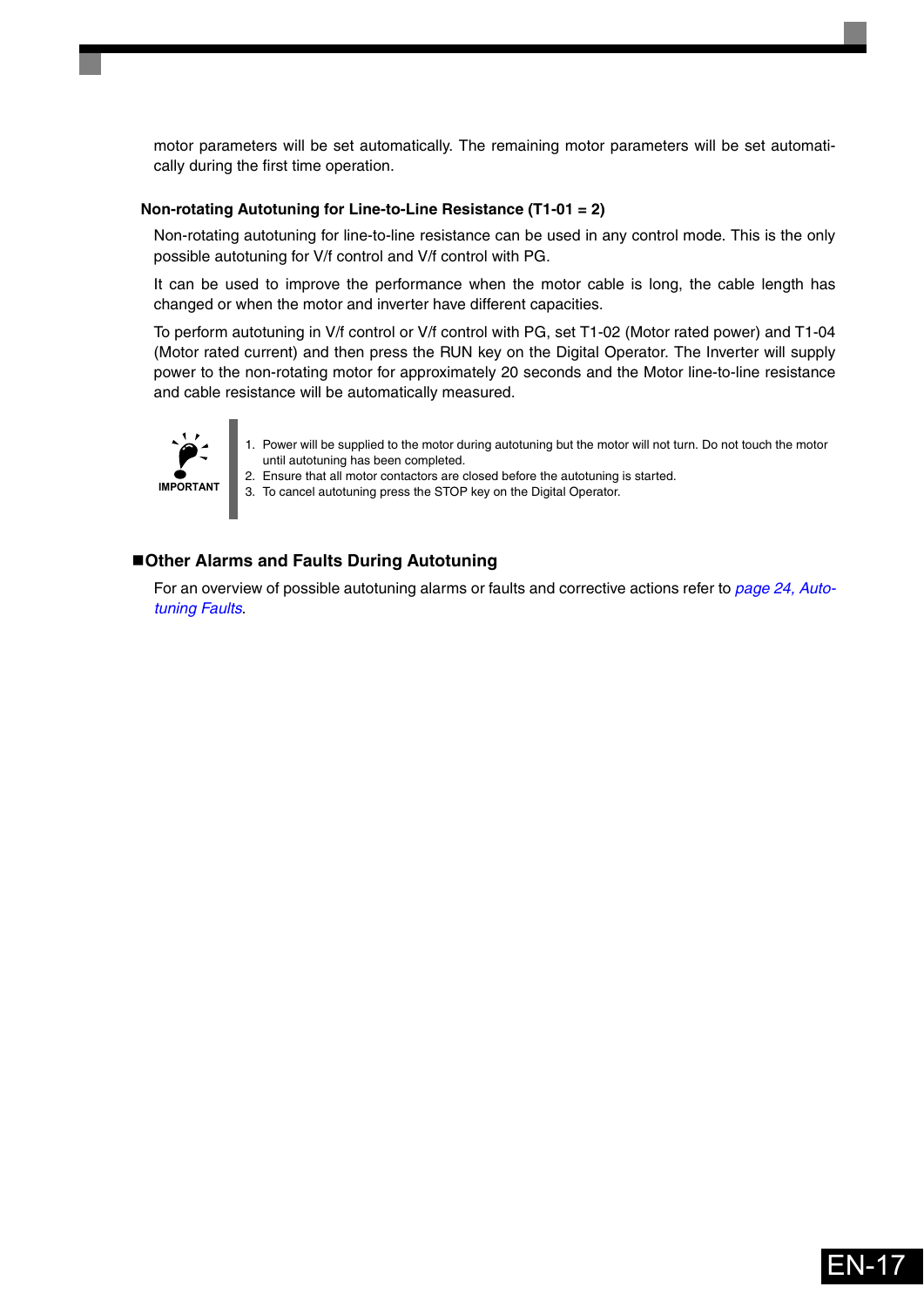## <span id="page-18-0"></span>**User Parameter**

| Param-<br>eter<br>Num-<br>ber | Name                                                                                  | Description                                                                                                                                                                                                                                                                                                                |
|-------------------------------|---------------------------------------------------------------------------------------|----------------------------------------------------------------------------------------------------------------------------------------------------------------------------------------------------------------------------------------------------------------------------------------------------------------------------|
|                               | <b>Initialize Data</b>                                                                |                                                                                                                                                                                                                                                                                                                            |
| A1-00                         | Language<br>selection for<br>Digital Opera-<br>tor dis-<br>play(JVOP-<br>160-OY only) | 0:English<br>2: German<br>3: French<br>4: Italian<br>5: Spanish<br>6: Portuguese                                                                                                                                                                                                                                           |
| A1-01                         | Parameter<br>access level                                                             | <b>0:Monitoring only (Monitoring drive</b><br>mode and setting A1-01 and A1-04.)<br>1: Used to select user parameters (Only<br>parameters set in A2-01 to A2-32 can<br>be read and set.)<br>2: Advanced<br>(Parameters can be read and set in<br>both, quick programming mode (Q)<br>and advanced programming mode<br>(A). |
| A1-02                         | Control method<br>selection                                                           | 0: V/f control<br>1: V/f control with PG<br>2: Open loop vector control<br>3: Closed loop vector control                                                                                                                                                                                                                   |
| A1-03                         | Initialize                                                                            | No initializing<br>0:<br>1110: Initializes using the user<br>parameters<br>2220:Initializes using a two-wire<br>sequence. (Initializes to the factory<br>setting.)<br>3330: Initializes using a three-wire<br>sequence.                                                                                                    |
|                               | <b>Sequence / Reference Source</b>                                                    |                                                                                                                                                                                                                                                                                                                            |
|                               |                                                                                       | Sets the frequency reference input                                                                                                                                                                                                                                                                                         |
| b1-01                         | Reference<br>source selec-<br>tion                                                    | method.<br>0: Digital Operator<br>1: Control circuit terminal (analog input)<br>2: Serial communication (RS422 / 485)<br>3: Option Card                                                                                                                                                                                    |
| b1-02                         | RUN com-<br>mand source<br>selection                                                  | Sets the run command input method.<br>0: Digital Operator<br>1: Control circuit terminal (digital inputs)<br>2: Serial communication (RS422 / 485)<br>3: Option Card                                                                                                                                                       |
| b1-03                         | Stopping<br>method selec-<br>tion                                                     | Selects the stopping method when the<br>Run signal is removed<br>0:Deceleration to stop<br>1: Coast to stop<br>2: DC injection to stop<br>3: Coast to stop with timer (New Run<br>commands are disregarded while<br>coasting.)                                                                                             |
| b1-04                         | Prohibition of<br>reverse opera-<br>tion                                              | 0: Reverse enabled<br>1: Reverse disabled<br>2: Output Phase Rotation (both rota-<br>tional directions are enabled)<br>3: Output Phase Rotation with Reverse<br>disabled.                                                                                                                                                  |
|                               |                                                                                       | <b>Acceleration / Deceleration Settings</b>                                                                                                                                                                                                                                                                                |
| C1-<br>ᄆᄆ                     | Acceleration/<br>Deceleration<br>times                                                | Sets the time to accelerate/decelerate<br>from 0 Hz to the maximum output fre-<br>quency.                                                                                                                                                                                                                                  |
|                               | <b>S-Curve Settings</b>                                                               |                                                                                                                                                                                                                                                                                                                            |
| C2-<br>00                     | S-curve char-<br>acteristic time<br>at acceleration                                   | Sets the S-curve characteristic at accel-<br>eration start and end.                                                                                                                                                                                                                                                        |

| Param-<br>eter<br>Num-<br>ber | Name                                                                    | Description                                                                                                                                                                                                                    |  |  |  |  |
|-------------------------------|-------------------------------------------------------------------------|--------------------------------------------------------------------------------------------------------------------------------------------------------------------------------------------------------------------------------|--|--|--|--|
| PG)                           |                                                                         | Motor Slip Compensation (not available in V/f with                                                                                                                                                                             |  |  |  |  |
|                               |                                                                         |                                                                                                                                                                                                                                |  |  |  |  |
| C3-01                         | Slip compensa-<br>tion gain                                             | Used to improve speed accuracy<br>Increase if output frequency is too low<br>Decrease if output frequency is too<br>high.                                                                                                      |  |  |  |  |
| C3-02                         | Slip compensa-<br>tion delay time<br>(only available<br>in V/f and OLV) | Sets the slip compensation delay time<br>Increase if output frequency is not<br>stable<br>• Decrease setting when slip compen-<br>sation responsiveness is low.                                                                |  |  |  |  |
|                               |                                                                         | Speed Control (ASR) (only available in V/f with PG                                                                                                                                                                             |  |  |  |  |
| and CLV)                      |                                                                         |                                                                                                                                                                                                                                |  |  |  |  |
| C5-01                         | ASR propor-<br>tional gain 1                                            | Sets the proportional gain of the speed<br>loop (ASR)                                                                                                                                                                          |  |  |  |  |
| C5-02                         | <b>ASR</b> integral<br>time 1                                           | Sets the integral time of the speed loop<br>(ASR)                                                                                                                                                                              |  |  |  |  |
| C5-03                         | ASR propor-<br>tional gain 2                                            | P.I f<br>$P = C5-01$<br>$I = C5-02$                                                                                                                                                                                            |  |  |  |  |
| C5-04                         | ASR integral<br>time 2                                                  | $P = C5-03$<br>$I = C5-04$<br>Motor<br>$E1 - 04$<br>$\Omega$<br>speed (Hz)                                                                                                                                                     |  |  |  |  |
| C5-06                         | ASR delay time<br>(only CLV)                                            | Sets the ASR filter time constant.                                                                                                                                                                                             |  |  |  |  |
| C5-07                         | <b>ASR</b> switching<br>frequency<br>(only CLV)                         | Sets the frequency for switching<br>between ASR gain 1, 2 and ASR integral<br>time 1, 2                                                                                                                                        |  |  |  |  |
| C5-08                         | <b>ASR</b> integral<br>limit<br>(only CLV)                              | Sets the limit for the integral part of the<br>ASR controller.                                                                                                                                                                 |  |  |  |  |
|                               | <b>Carrier Frequency</b>                                                |                                                                                                                                                                                                                                |  |  |  |  |
| C6-01                         | Heavy/Normal<br>duty selection                                          | 0: Heavy Duty<br>1: Normal Duty 1<br>2: Normal Duty 2                                                                                                                                                                          |  |  |  |  |
| C6-02                         | Carrier fre-<br>quency selec-<br>tion                                   | Selects the carrier frequency (factory<br>setting depends on Inverter capacity)<br>0: Low noise, low carrier<br>1: 2.0 kHz<br>2: 5.0 kHz<br>3: 8.0 kHz<br>4: 10.0 kHz<br>5: 12.5 kHz<br>6: 15.0 kHz<br>F: Programmable pattern |  |  |  |  |
|                               | <b>Speed Settings</b>                                                   |                                                                                                                                                                                                                                |  |  |  |  |
| $d1-01$<br>to<br>$d1-16$      | Multi speed<br>references 1 to<br>16                                    | Sets the multi-step speed references.                                                                                                                                                                                          |  |  |  |  |
| d1-17                         | Jog frequency<br>reference                                              |                                                                                                                                                                                                                                |  |  |  |  |
|                               |                                                                         | <b>Torque Control (only available in CLV)</b>                                                                                                                                                                                  |  |  |  |  |
| $d5-01$                       | Torque control<br>selection                                             | 0:Speed control<br>1: Torque control                                                                                                                                                                                           |  |  |  |  |
| d5-06                         | Speed/torque<br>control switch<br>over timer                            | Sets the delay from inputting a "speed/<br>torque control change" signal (by digital<br>input) until the control is acutally<br>changed                                                                                        |  |  |  |  |
|                               | <b>V/f Pattern Settings</b>                                             |                                                                                                                                                                                                                                |  |  |  |  |
| E1-01                         | Input voltage<br>setting                                                | This setting is used as a reference value<br>for protection functions.                                                                                                                                                         |  |  |  |  |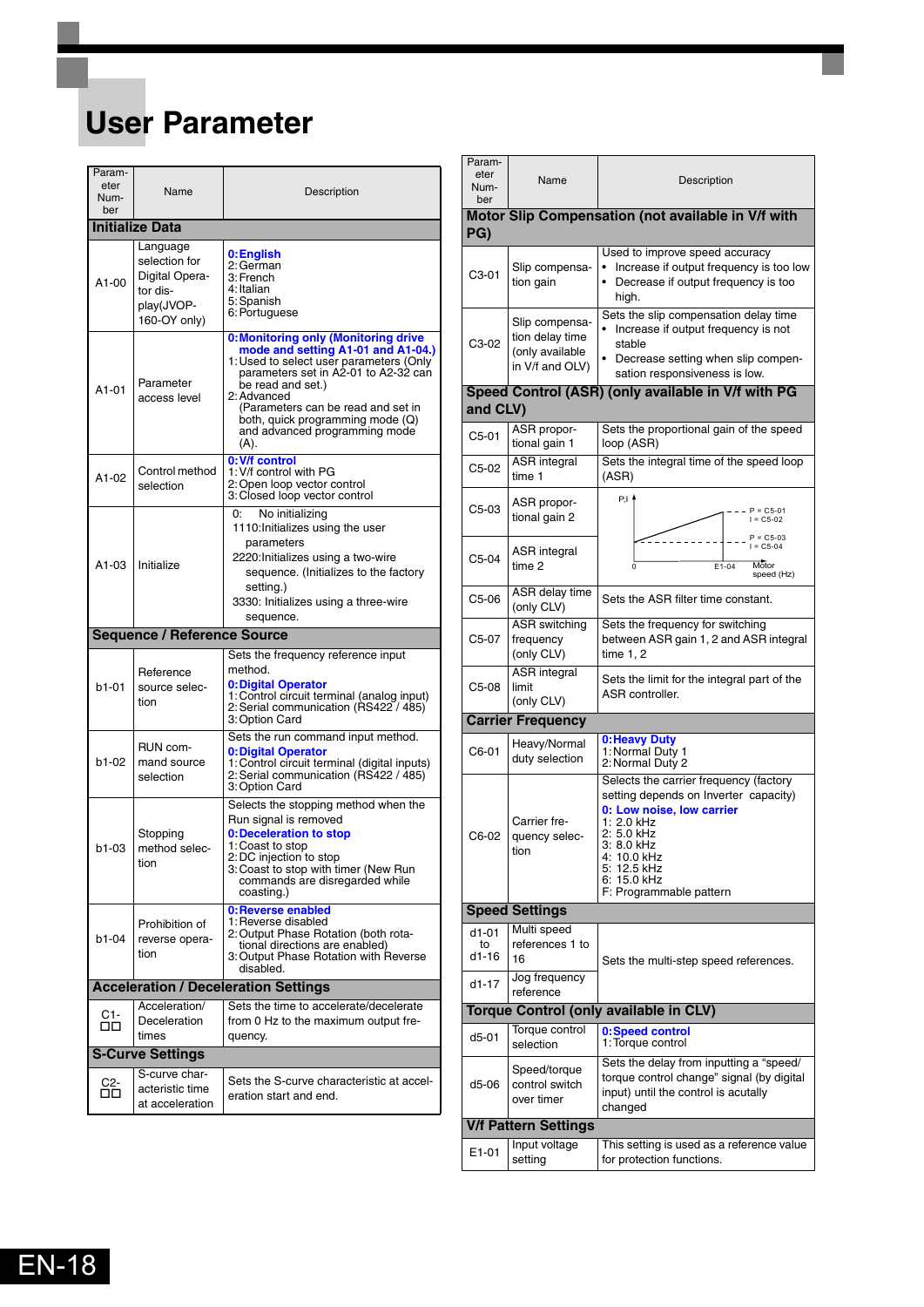| Param-<br>eter<br>Num-<br>ber | Name                                                                            | Description                                                                                                                                                                                                       |  |
|-------------------------------|---------------------------------------------------------------------------------|-------------------------------------------------------------------------------------------------------------------------------------------------------------------------------------------------------------------|--|
| E1-04                         | Max. output<br>frequency<br>(FMAX)                                              | Output Voltage (V)<br><b>VMAX</b><br>$(E1-05)$<br>( <sup>(VBASÉ)</sup> )<br>(E1-13)                                                                                                                               |  |
| E1-05                         | Max. output<br>voltage<br>(VMAX)                                                | VB<br>$(E1-08)$<br>VMIN<br>$(E1-10)$<br><b>FMIN</b><br>FB<br>FA<br><b>FMAX</b><br>$(E1-09)$<br>$(E1-07)$<br>(E1-06) (E1-04)                                                                                       |  |
| E1-06                         | Base fre-<br>quency (FA)                                                        | Frequency (Hz)<br>To set V/f characteristics in a straight<br>line, set the same values for E1-07<br>and E1-09. In this case, the setting for<br>E1-08 will be disregarded.                                       |  |
| E1-13                         | <b>Base Voltage</b><br>(VBASE)                                                  | Always ensure that the four frequen-<br>cies are set in the following order:<br>E1-04 (FMAX) $\ge$ E1-06 (FA) $>$ E1-07<br>$(FB) \geq E1-09$ (FMIN)                                                               |  |
|                               | <b>Motor Data Settings</b>                                                      |                                                                                                                                                                                                                   |  |
| E <sub>2</sub> -01            | Motor rated<br>current                                                          |                                                                                                                                                                                                                   |  |
| E2-02                         | Motor rated<br>slip                                                             |                                                                                                                                                                                                                   |  |
| E2-03                         | Motor no-load<br>current                                                        |                                                                                                                                                                                                                   |  |
| E2-04                         | Number of<br>motor poles                                                        | Sets the motor data.                                                                                                                                                                                              |  |
| E2-09                         | Motor<br>mechanical<br>losses                                                   |                                                                                                                                                                                                                   |  |
| E2-11                         | Motor rated<br>output power                                                     |                                                                                                                                                                                                                   |  |
|                               | <b>PG Option Setup</b>                                                          |                                                                                                                                                                                                                   |  |
| F1-01                         | <b>PG</b> constant                                                              | Sets the number of PG pulses per<br>revolution                                                                                                                                                                    |  |
| F1-05                         | PG rotation                                                                     | 0: Phase A leads with forward run<br>command<br>1: Phase B leads with forward run<br>command                                                                                                                      |  |
|                               | <b>Digital I/O Settings</b>                                                     |                                                                                                                                                                                                                   |  |
| H <sub>1</sub> -01            | Terminal S3 to                                                                  | Refer to page 20, Digital Input Func-<br>tion Selections (H1-01 to H1-05) for a                                                                                                                                   |  |
| to<br>H1-05                   | S7 function<br>selection                                                        | list of selections                                                                                                                                                                                                |  |
| H2-01<br>and<br>H2-02         | Terminal M1-<br>M <sub>2</sub> and M <sub>3</sub> -<br>M4 function<br>selection | Refer to page 20, Digital Output Func-<br>tion Selections for a list of selections                                                                                                                                |  |
|                               | <b>Analog I/O Settings</b>                                                      |                                                                                                                                                                                                                   |  |
| H3-08                         | Analog input<br>A2 signal level<br>selection                                    | Selects the signal level input at multi-<br>function analog input A2.<br>0:0 to +10 V (11 bit).<br>1:-10 to +10 V<br>2:4 to 20 mA (9-bit input).<br>Ensure to switch S1-2 to "V" before<br>using a voltage input. |  |
| H3-09                         | Analog input<br>A2 function<br>selection.                                       | Selects the multi-function analog<br>input function for terminal A2.                                                                                                                                              |  |

| Param-<br>eter<br>Num-<br>ber | Name                                                                                                                                                                                                                                                     | Description                                                                                                                                                                                                                                                                                                                                                                                                                                                                                                                                                             |  |
|-------------------------------|----------------------------------------------------------------------------------------------------------------------------------------------------------------------------------------------------------------------------------------------------------|-------------------------------------------------------------------------------------------------------------------------------------------------------------------------------------------------------------------------------------------------------------------------------------------------------------------------------------------------------------------------------------------------------------------------------------------------------------------------------------------------------------------------------------------------------------------------|--|
| H <sub>3</sub> -13            | Selects on which terminal the main<br>frequency reference can be input.<br>Terminal A1/<br>0:Use analog input 1 on terminal<br>A2 switching<br>A1 for main frequency reference.<br>1: Use analog input 2 on terminal A2<br>for main frequency reference. |                                                                                                                                                                                                                                                                                                                                                                                                                                                                                                                                                                         |  |
| H4-01                         | <b>Terminal FM</b><br>monitor selec-<br>tion                                                                                                                                                                                                             | Sets the number of the monitor item<br>to be output (U1- $\square\square$ ) at terminal FM/                                                                                                                                                                                                                                                                                                                                                                                                                                                                             |  |
| H4-04                         | <b>Terminal AM</b><br>monitor selec-<br>tion                                                                                                                                                                                                             | AM.                                                                                                                                                                                                                                                                                                                                                                                                                                                                                                                                                                     |  |
|                               | <b>Pulse Train I/O</b>                                                                                                                                                                                                                                   |                                                                                                                                                                                                                                                                                                                                                                                                                                                                                                                                                                         |  |
| H6-01                         | Pulse train<br>input function<br>selection                                                                                                                                                                                                               | Selects the pulse train input function<br>0: Frequency reference<br>1: PID feedback value<br>2: PID target value                                                                                                                                                                                                                                                                                                                                                                                                                                                        |  |
| H6-02                         | Pulse train<br>input scaling                                                                                                                                                                                                                             | Sets the number of pulses in Hz that<br>is equivalent to 100% of the input item<br>selected in H6-01.                                                                                                                                                                                                                                                                                                                                                                                                                                                                   |  |
| H6-06                         | Pulse train<br>monitor selec-<br>tion                                                                                                                                                                                                                    | Selects the pulse train monitor output<br>item (U1- $\square \square$ )                                                                                                                                                                                                                                                                                                                                                                                                                                                                                                 |  |
| H6-07                         | Pulse monitor<br>scaling                                                                                                                                                                                                                                 | Sets the number of pulses output in<br>Hz when the monitor item is 100%.                                                                                                                                                                                                                                                                                                                                                                                                                                                                                                |  |
|                               | <b>Stall Prevention</b>                                                                                                                                                                                                                                  |                                                                                                                                                                                                                                                                                                                                                                                                                                                                                                                                                                         |  |
| $L3-01$                       | Stall preven-<br>tion selection<br>during accel<br>(not available<br>in CLV)                                                                                                                                                                             | 0:Disabled (Acceleration as set.<br>With a heavy load, the motor may<br>stall.)<br>1: Enabled (Acceleration stopped<br>when L3-02 level is exceeded.<br>Acceleration starts again when the<br>current has fallen below the stall<br>prevention level).<br>2: Intelligent acceleration mode (Using<br>the L3-02 level as a basis, accelera-<br>tion is automatically adjusted. Set<br>acceleration time is disregarded.)                                                                                                                                                 |  |
| $L3-04$                       | Stall preven-<br>tion selection<br>during decel                                                                                                                                                                                                          | 0:Disabled (Deceleration as set. If<br>deceleration time is too short, a<br>DC bus overvoltage may result.)<br>1: Enabled (Deceleration is stopped<br>when the DC bus voltage exceeds<br>the stall prevention level. Decelera-<br>tion restarts when the voltage falls<br>below the stall prevention level<br>again.)<br>2: Intelligent deceleration mode<br>(Deceleration rate is automatically<br>adjusted so that the Inverter can<br>decelerate in the shortest possible<br>time. The set deceleration time is<br>disregarded.)<br>3: Enabled with braking resistor |  |
|                               | <b>Fault Restart</b>                                                                                                                                                                                                                                     |                                                                                                                                                                                                                                                                                                                                                                                                                                                                                                                                                                         |  |
| $L5-01$                       | Number of<br>auto restart<br>attempts                                                                                                                                                                                                                    | Sets the number of auto restart<br>attempts.<br>Automatically restarts after a fault and<br>conducts a speed search from the run<br>frequency.                                                                                                                                                                                                                                                                                                                                                                                                                          |  |
| $L5-02$                       | Auto restart<br>operation<br>selection                                                                                                                                                                                                                   | Sets whether a fault relay is activated<br>during fault restart.<br>0:No output (Fault relay is not acti-<br>vated.)<br>1: Output (Fault relay is activated.)                                                                                                                                                                                                                                                                                                                                                                                                           |  |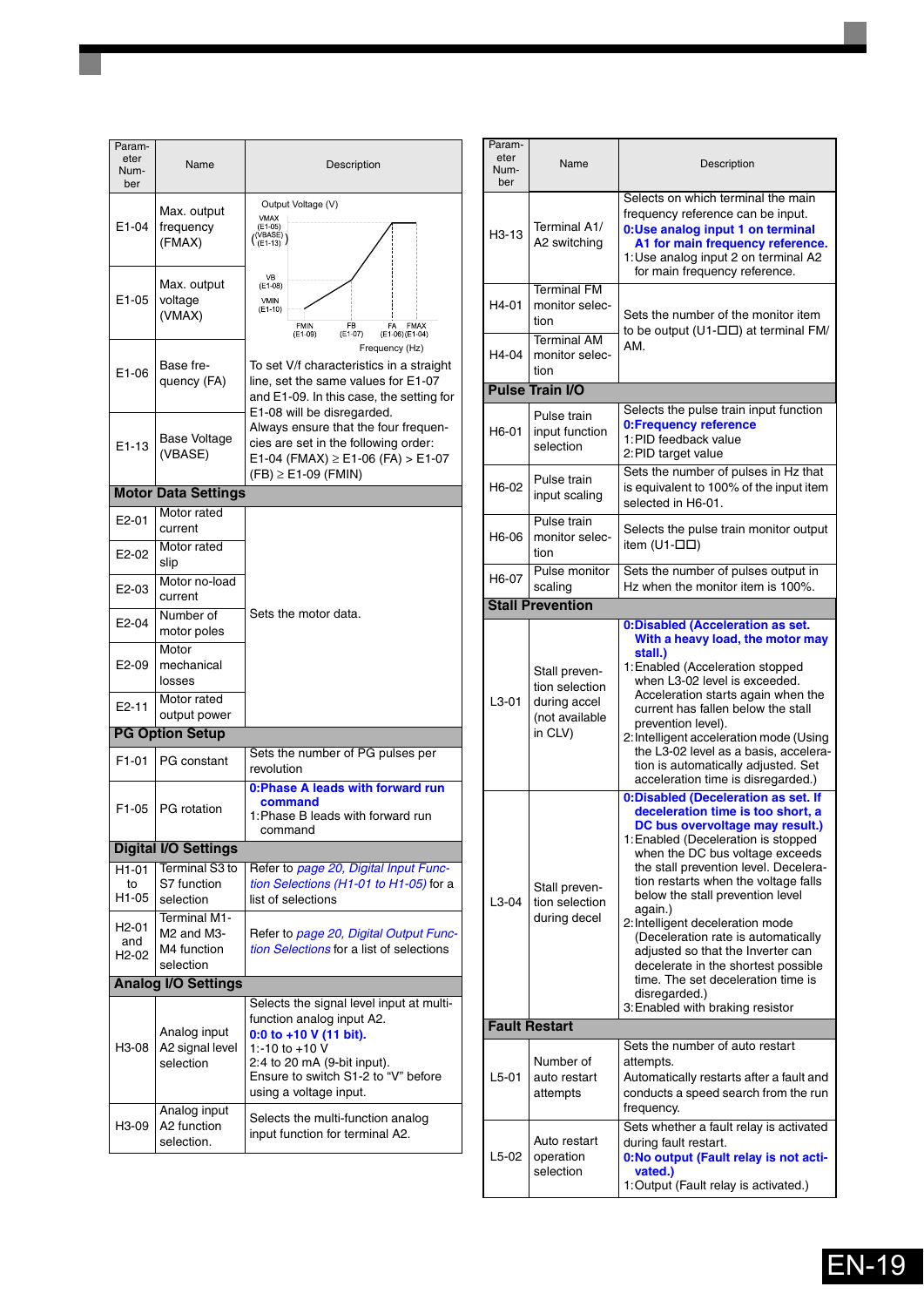![](_page_20_Figure_0.jpeg)

| Param-<br>eter<br>Num-<br>ber | Name                                       | Description                                                                               |  |  |  |
|-------------------------------|--------------------------------------------|-------------------------------------------------------------------------------------------|--|--|--|
|                               | <b>Fault Trace Data</b>                    |                                                                                           |  |  |  |
| $U2-01$                       | <b>Current</b> fault                       |                                                                                           |  |  |  |
| $U2-02$                       | Last fault                                 |                                                                                           |  |  |  |
| $U2-03$                       | Reference frequency at fault               |                                                                                           |  |  |  |
| $U2-04$                       | Output frequency at fault                  |                                                                                           |  |  |  |
| $U2-05$                       | Output current at fault                    |                                                                                           |  |  |  |
| $U2-07$                       |                                            | Output voltage reference at fault                                                         |  |  |  |
| $U2-08$                       | DC bus voltage at fault                    |                                                                                           |  |  |  |
| $U2-09$                       | Output power at fault                      |                                                                                           |  |  |  |
| $U2 - 11$                     | Input terminal status at fault             |                                                                                           |  |  |  |
| $U2-12$                       | Output terminal status at fault            |                                                                                           |  |  |  |
| $U2-13$                       | Operation status at fault                  |                                                                                           |  |  |  |
| $U2-14$                       |                                            | Cumulative operation time at fault                                                        |  |  |  |
|                               | <b>Fault History Data</b>                  |                                                                                           |  |  |  |
| U3-01                         |                                            |                                                                                           |  |  |  |
| to<br>U3-04                   | Last fault to fourth last fault            |                                                                                           |  |  |  |
| U3-05                         |                                            |                                                                                           |  |  |  |
| to                            |                                            | Cumulative operation time at fault 1 to 4                                                 |  |  |  |
| U3-08                         |                                            |                                                                                           |  |  |  |
| U3-09<br>to                   | Fifth last to tenth last fault             |                                                                                           |  |  |  |
| $U3-14$                       |                                            |                                                                                           |  |  |  |
| $U3-15$                       |                                            |                                                                                           |  |  |  |
| to                            |                                            | Accumulated time of fifth to tenth fault                                                  |  |  |  |
| U3-20                         |                                            |                                                                                           |  |  |  |
|                               |                                            | * The following faults are not recorded in the error log:                                 |  |  |  |
|                               | CPF00, 01, 02, 03, UV1, and UV2.           | <b>Digital Input Function Selections (H1-01 to H1-05)</b>                                 |  |  |  |
| 3                             | Multi-step speed reference 1               |                                                                                           |  |  |  |
| 4                             | Multi-step speed reference 2               |                                                                                           |  |  |  |
| 5                             | Mulit-step speed reference 3               |                                                                                           |  |  |  |
|                               |                                            | Jog frequency command (higher priority than multi-                                        |  |  |  |
| 6                             | step speed reference)                      |                                                                                           |  |  |  |
| 7                             | Accel/decel time selection 1               |                                                                                           |  |  |  |
| F                             | Not used (Set when a terminal is not used) |                                                                                           |  |  |  |
| 14                            |                                            | Fault reset (Reset when turned ON)                                                        |  |  |  |
| 19                            | PI control disable                         |                                                                                           |  |  |  |
| 20 to                         |                                            | External fault; Input mode: NO contact/NC contact,                                        |  |  |  |
| 2F                            |                                            | Detection mode: Normal/during operation                                                   |  |  |  |
| 71                            |                                            | Speed/torque control change (ON: Torque control)                                          |  |  |  |
| 77                            |                                            | Speed control (ASR) gain switching (ON: C5-03)                                            |  |  |  |
|                               |                                            | <b>Digital Output Function Selections</b>                                                 |  |  |  |
|                               | (H <sub>2</sub> -01 and H <sub>2</sub> -02 |                                                                                           |  |  |  |
| 0                             | being output)                              | During run 1 (ON: run command is ON or voltage is                                         |  |  |  |
| 6                             | no faults                                  | Inverter operation ready; READY: After initialization or                                  |  |  |  |
| F                             |                                            | Not used. (Set when the terminal is not used.)                                            |  |  |  |
| 10                            |                                            | Minor fault (Alarm) (ON: Alarm displayed)                                                 |  |  |  |
| 1A                            |                                            | During reverse run (ON: During reverse run)                                               |  |  |  |
| 1F                            |                                            | Motor overload (OL1, including OH3) pre-alarm (ON:<br>90% or more of the detection level) |  |  |  |
| 30                            |                                            | During torque limit (current limit) (ON: During torque                                    |  |  |  |
|                               | limit)                                     |                                                                                           |  |  |  |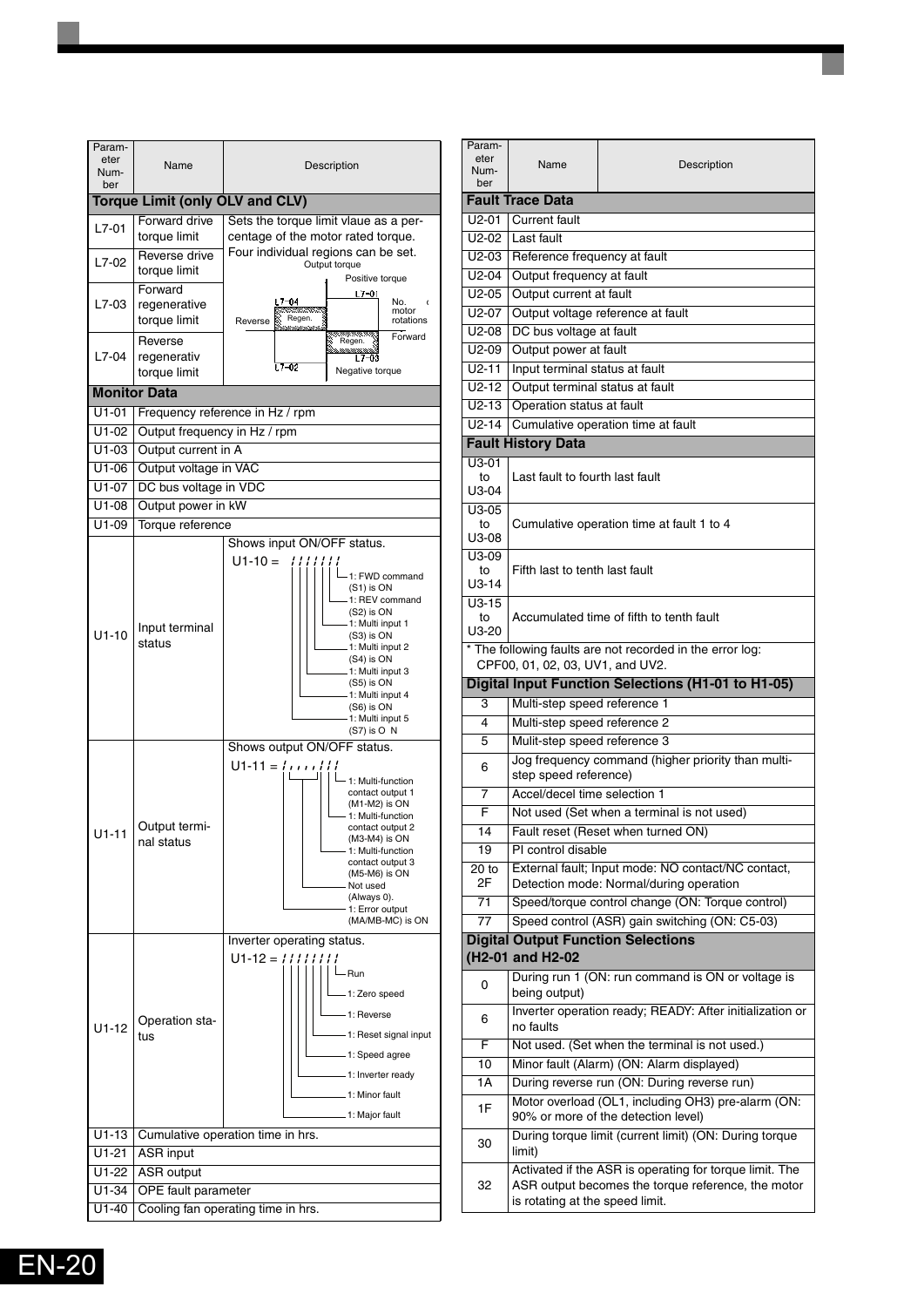## <span id="page-21-0"></span>**Troubleshooting**

### <span id="page-21-1"></span>**General Faults and Alarms**

Faults and Alarms indicate unsusal inverter / application conditions.

An alarm does not necessarily switch off the inverter but a message is displayed on the keypad (i.e. a flashing alarm code) and an alarm output can be generated at the multi-function outputs (H2-01 and H2-02) if programmed. An alarm automatically disappears if the alarm condition is not present anymore.

A fault switches the inverter output off immediately, a message is displayed on the keypad and the fault output is switched. The fault must be reset manually after the cause and the RUN signal have been removed.

| Display                                                      | Alarm    | Fault    | Meaning                                                                                                                                                                       | <b>Corrective Actions</b>                                                                                                                                                                                                                                       |
|--------------------------------------------------------------|----------|----------|-------------------------------------------------------------------------------------------------------------------------------------------------------------------------------|-----------------------------------------------------------------------------------------------------------------------------------------------------------------------------------------------------------------------------------------------------------------|
| <b>BUS</b><br>Option Com Err                                 | $\circ$  |          | Option Card Communication Alarm<br>After initial communication was established, the<br>connection was lost.                                                                   | Check the connections and all user-side soft-<br>ware configurations.                                                                                                                                                                                           |
| <b>CF</b><br>Out of Control                                  |          | $\circ$  | <b>Control Fault</b><br>A torque limit was reached continuously for 3<br>seconds or longer during a deceleration stop in<br>Open Loop Vector control                          | Check the motor parameters                                                                                                                                                                                                                                      |
| CPF00<br>COM-<br>ERR(OP&INV)<br>CPF01<br>COM-<br>ERR(OP&INV) |          | $\circ$  | Digital Operator Communication Fault 1/2<br>• Communication fault between Operator and<br>Inverter<br>• CPU External RAM Fault                                                | Disconnect the Digital Operator and then<br>connect it again.<br>Cycle the Inverter power supply.<br>$\bullet$<br>Replace the Inverter.                                                                                                                         |
| CPF <sub>02</sub><br><b>BB Circuit Err</b>                   |          | $\circ$  | CPF02 Fault<br>Baseblock circuit error                                                                                                                                        |                                                                                                                                                                                                                                                                 |
| CPF03<br><b>EEPROM Error</b>                                 |          | $\Omega$ | CPF03<br><b>EEPROM</b> error                                                                                                                                                  | Perform an initialization to factory defaults.<br>Cycle the Inverter power supply.<br>Replace the Inverter.                                                                                                                                                     |
| CPF04<br><b>INternal A/D Err</b>                             |          | $\circ$  | CPF <sub>04</sub><br>CPU Internal A/D Converter Fault                                                                                                                         |                                                                                                                                                                                                                                                                 |
| <b>DEV</b>                                                   |          | $\Omega$ | $F1-04 = 0$ , 1 or 2 and A1-02 = 1 or 3<br>The speed deviation has been greater than the<br>setting in F1-10 for a time longer than the setting<br>$F1-11.$                   | Reduce the load.<br>Lengthen the acceleration and deceleration<br>time<br>Check the mechanical system                                                                                                                                                           |
| <b>Speed Deviation</b>                                       | $\circ$  |          | $F1-04 = 3$ and A1-02 = 1 or 3<br>The speed deviation has been greater than the<br>setting in F1-10 for a time longer than the setting<br>$F1-11.$                            | Check the settings of F1-10 and F1-11<br>Check the sequence and if the brake is<br>opened when the inverter starts to increase<br>the speed.                                                                                                                    |
| EF<br><b>External Fault</b>                                  | $\Omega$ |          | Forward/Reverse Run Commands Input<br>Together<br>Both the forward and the reverse run commands<br>are input simultaneously for 500ms or more.<br>This alarm stops the motor. | Check external sequence logic, so that only<br>one input is activated at a time.                                                                                                                                                                                |
| EF <sub>0</sub><br>Opt External Flt                          |          | $\Omega$ | <b>External fault input from Communications</b><br><b>Option Card</b>                                                                                                         | Check for an external fault condition.<br>Verify the parameters.<br>Verify communication signals                                                                                                                                                                |
| EFx<br>Ext Fault Sx                                          | $\circ$  | $\circ$  | External fault at terminal Sx (x stands for termi-<br>nals S3 to S7)                                                                                                          | Eliminate the cause of the external fault con-<br>dition.                                                                                                                                                                                                       |
| Ext Run Active<br><b>Cannot Reset</b>                        | $\circ$  |          | Detected after a fault when a RESET command<br>is input while the RUN command is still active                                                                                 | Remove the RUN signal first and reset the<br>error.                                                                                                                                                                                                             |
| GF<br><b>Ground Fault</b>                                    |          | $\Omega$ | <b>Ground Fault</b><br>The ground current at the Inverter output<br>exceeded 50% of the Inverter rated output cur-<br>rent and L8-09=1 (Enabled).                             | Remove the motor and run the Inverter<br>without the motor.<br>Check the motor for a phase to ground<br>short.<br>Check the output current with a clampmeter<br>to verify the DCCT reading.<br>Check the control sequence for wrong<br>motor contactor signals. |

The following table shows a list of faults and alarms with their corrective actions.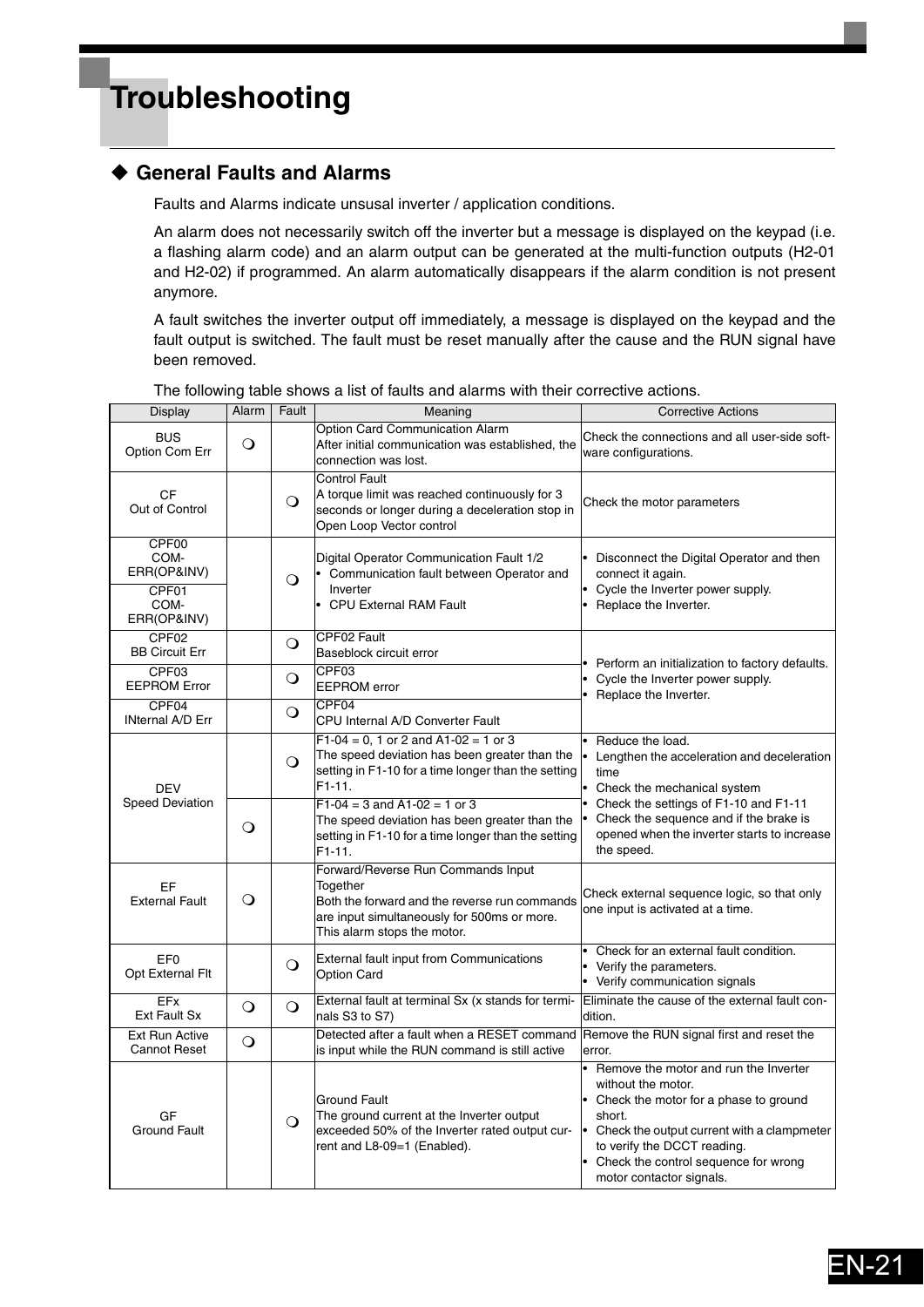| <b>Display</b>                           | Alarm                                              | Fault   | Meaning                                                                                                                                                                                                                                                                                                                           | <b>Corrective Actions</b>                                                                                                                                                                                                                       |
|------------------------------------------|----------------------------------------------------|---------|-----------------------------------------------------------------------------------------------------------------------------------------------------------------------------------------------------------------------------------------------------------------------------------------------------------------------------------|-------------------------------------------------------------------------------------------------------------------------------------------------------------------------------------------------------------------------------------------------|
| OС<br>Over Current                       |                                                    | $\circ$ | Over Current<br>The Inverter's output current exceeded the over-<br>current detection level.                                                                                                                                                                                                                                      | Remove the motor and run the Inverter<br>without the motor.<br>• Check the motor for a phase-to-phase<br>short.<br>Verify the accel/decel times (C1- $\square\square$ ).<br>Check the Inverter for a phase-to-phase<br>short at the output.     |
| OH<br><b>Heatsnk Overtemp</b>            |                                                    | $\circ$ | <b>Heatsink Overheat</b><br>$L8-03 = 0,1$ or 2 and the temperature of the<br>Inverter's cooling fin exceeded the L8-02 value.<br>Inverter's Cooling Fan Stopped                                                                                                                                                                   | Check for dirt build-up on the fans or heat-<br>sink.<br>Reduce the ambient temperature around<br>the drive.                                                                                                                                    |
|                                          | $\circ$                                            |         | $L8-03 = 3$ or 4 and the temperature of the<br>Inverter's cooling fin exceeded the L8-02 value.                                                                                                                                                                                                                                   | • Replace the cooling fan(s).                                                                                                                                                                                                                   |
| OH <sub>1</sub><br>Heatsink Max Temp     |                                                    | O       | <b>Heatsink Overheat</b><br>The temperature of the Inverter's heatsink<br>exceeded 105 °C.<br>Inverter's Cooling Fan Stopped                                                                                                                                                                                                      | Check for dirt build-up on the fans or heat-<br>sink.<br>• Reduce the ambient temperature around<br>the drive.                                                                                                                                  |
| OL <sub>1</sub><br><b>Motor Overload</b> |                                                    | $\circ$ | <b>Motor Overload</b><br>Detected when L1-01 is set to 1.2 or 3 and the<br>Inverter's I <sup>2</sup> t value exceeded the motor overload<br>curve.<br>The overload curve is adjustable using parame-<br>ter<br>E2-01 (Motor Rated Current), L1-01 (Motor Pro-<br>tection Selection) and L2-02 (Motor Protection<br>Time Constant) | • Replace the cooling fan(s).<br>Recheck the cycle time and the size of the<br>load as well as the accel/decel times (C1-<br>$\Box$ .<br>Check the V/f characteristics (E1-DD).<br>Check the setting of Motor Rated Current<br>Setting (E2-01). |
| OL <sub>2</sub><br>Inv Overload          |                                                    | $\circ$ | <b>Inverter Overload</b><br>The Inverter output current exceeded the Invert-<br>ers's overload capability                                                                                                                                                                                                                         | Recheck the cycle time and the size of the<br>load as well as the accel/decel times (C1-<br>□□).<br>Check the V/f Characteristics (E1-OD).<br>Check if the inverter rated current matches<br>the motor rated current.                           |
| OS<br>Overspeed Det.                     |                                                    | $\circ$ | $F1-03 = 0$ , 1 or 2 and A1-02 = 1 or 3<br>The motor speed feedback (U1-05) exceeded<br>the setting in F1-08 for a time longer than the<br>setting of<br>F1-09<br>$F1-03 = 3$ and A1-02 = 1 or 3<br>The motor speed feedback (U1-05) exceeded                                                                                     | • Adjust the ASR settings in the C5 parame-<br>ter groupt<br>Check the reference circuit and reference<br>gain.<br>Check the settings in F1-08 and F1-09                                                                                        |
| OV<br>DC Bus Overvolt                    | O<br>$\circ$<br>(only in<br>stop<br>condi-<br>tio) | $\circ$ | the setting in F1-08 for a time longer than the<br>setting of<br>F1-09<br>The DC bus voltage has exceeded the overvolt-<br>age detection level.<br>Default detection levels are:<br>200 V class: 410 VDC<br>400 V class: 820 VDC                                                                                                  | Increase the deceleration time (C1-02/04)<br>or connect a braking option.<br>• Check the power supply and decrease the<br>voltage to meet the inverter's specifica-<br>tions.<br>• Check the braking chopper / resistor.                        |
| PF<br>Input Phase Loss                   |                                                    | $\circ$ | Input Phase Loss<br>Too big DC bus voltage ripple.<br>Only detected when L8-05=1 (enabled)                                                                                                                                                                                                                                        | Tighten the input terminal screws<br>Check the power supply voltage                                                                                                                                                                             |
| <b>PGO</b><br>PG Open                    |                                                    | $\circ$ | <b>PG Disconnection</b><br>Detected when $F1-02 = 0$ , 1 or 2 and A1-02 = 1<br>or 3.<br>Detected when no PG (encoder) pulses have<br>been received for a time longer than the setting<br>in F1-14.                                                                                                                                | • Fix the broken/disconnected wiring.<br>Supply power to the PG properly.<br>$\bullet$<br>Check the sequence and if the brake is<br>opened when the inverter starts to increase                                                                 |
|                                          | $\mathsf{O}$                                       |         | <b>PG Disconnection</b><br>Detected when $F1-02 = 3$ and $A1-02 = 1$ or 3.<br>PG (encoder) pulses have not been received for<br>a time longer than the setting in F1-14.                                                                                                                                                          | the speed.                                                                                                                                                                                                                                      |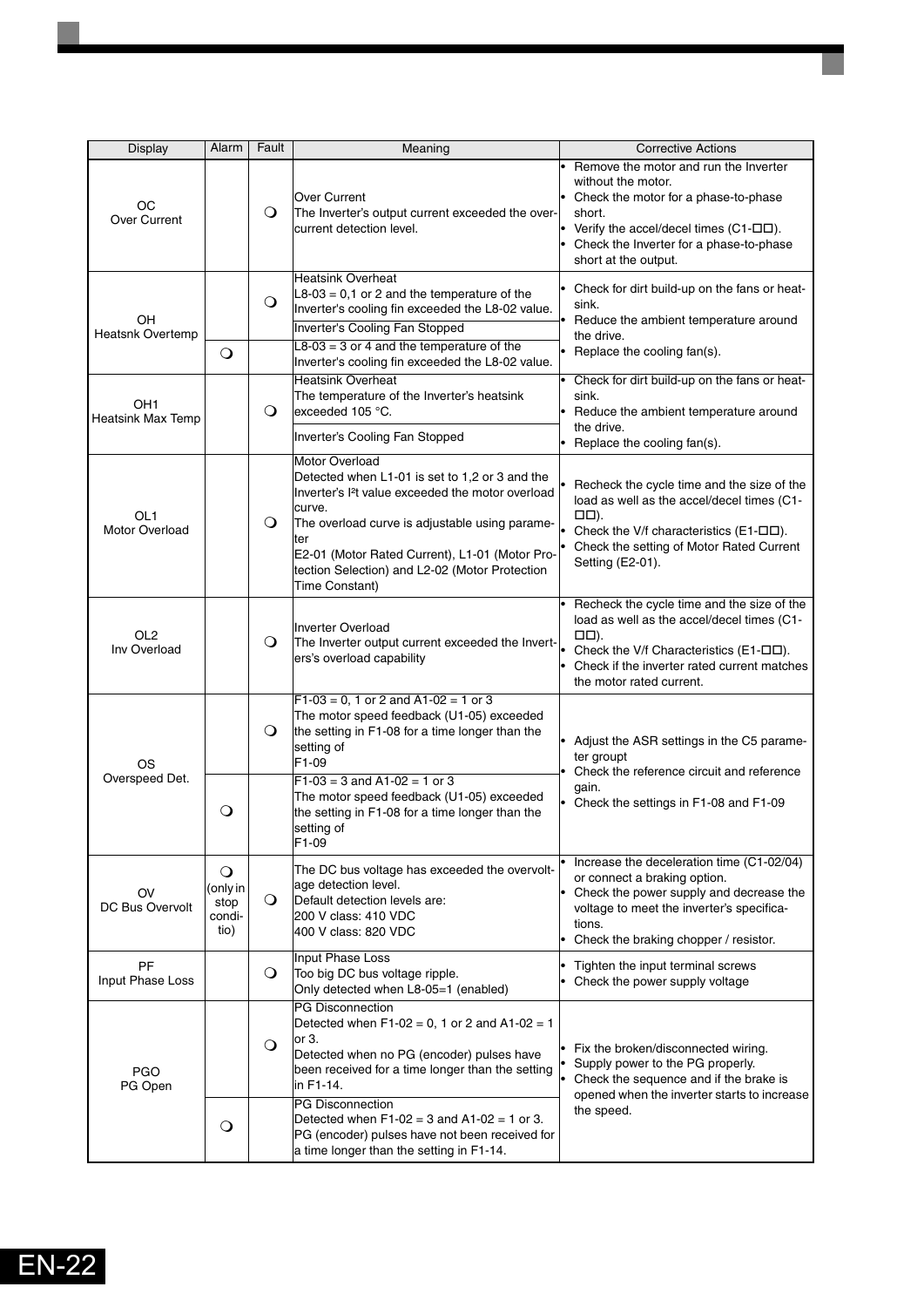| Display                                    | Alarm                                     | Fault    | Meaning                                                                                                                                                                                   | <b>Corrective Actions</b>                                                                                                                                                                               |
|--------------------------------------------|-------------------------------------------|----------|-------------------------------------------------------------------------------------------------------------------------------------------------------------------------------------------|---------------------------------------------------------------------------------------------------------------------------------------------------------------------------------------------------------|
| <b>PUF</b><br>DC Bus Fuse Open             |                                           | O        | DC Bus Fuse Open<br>The fuse in the main circuit is blown.<br>Warning:<br>PG (encoder) pulses have not been received for $\cdot$<br>a time longer than the setting in F1-14.              | • Check the motor and the motor cables for<br>short circuits or insulation failures (phase-<br>to-phase).<br>Replace the inverter after correcting the<br>fault.                                        |
| <b>RR</b><br>DynBrk Transistr              |                                           | ∩        | Dynamic Braking Transistor<br>The built-in dynamic braking transistor failed                                                                                                              | Cycle power to the inverter.<br>Replace the inverter.                                                                                                                                                   |
| UV <sub>1</sub><br>DC Bus Undervolt        | ⊖ )<br>(only in<br>stop<br>condi-<br>tio) | $\Omega$ | The DC bus voltage is below the Undervoltage<br>Detection Level<br>(L2-05). The default settings are:<br>200V class: 190 VDC<br>400 V class: 380 VDC<br>Main Circuit MC Operation Failure | Check the input voltage.<br>• Check the wiring of the input terminals.<br>Check the input voltage and the wiring of<br>the input terminals.<br>Extend the settings in C1-01/03<br>Replace the Inverter. |
| UV <sub>2</sub><br><b>CTL PS Undervolt</b> |                                           | O        | No MC response during Inverter operation.<br>Control Power Supply Undervoltage<br>Undervoltage of the control circuit while the<br>Inverter was running.                                  | Remove all connection to the control termi-<br>nals and cycle the power to the Inverter.<br>Replace the Inverter.                                                                                       |

### <span id="page-23-0"></span>**Operator Programming Errors**

An Operator Programming Error (OPE) occurs when two or more parameter related to each other are set inappropriately or an individual parameter setting is incorrect. The Inverter does not operate until the parameter setting is corrected; however, no other alarm or fault output will occur. If an OPE occurs, change the related parameter by checking the cause shown in the table below. When an OPE error is displayed, press the ENTER key to see U1-34 (OPE Detected). This monitor displays the parameter that is causing the OPE error.

| <b>Display</b>                       | Meaning                                                                                                                                                                                                                                                                                                                                                                                                                                                                                                                                                                                                                                                                                                                                                                                                       | <b>Corrective Actions</b>                                                                                                                      |
|--------------------------------------|---------------------------------------------------------------------------------------------------------------------------------------------------------------------------------------------------------------------------------------------------------------------------------------------------------------------------------------------------------------------------------------------------------------------------------------------------------------------------------------------------------------------------------------------------------------------------------------------------------------------------------------------------------------------------------------------------------------------------------------------------------------------------------------------------------------|------------------------------------------------------------------------------------------------------------------------------------------------|
| OPE01<br>kVA Selection               | Inverter kVA Setting Error                                                                                                                                                                                                                                                                                                                                                                                                                                                                                                                                                                                                                                                                                                                                                                                    | Enter the correct kVA setting in o2-04.                                                                                                        |
| OPE <sub>02</sub><br>Limit           | Parameter setting is out of its range                                                                                                                                                                                                                                                                                                                                                                                                                                                                                                                                                                                                                                                                                                                                                                         | Verify the parameter settings.                                                                                                                 |
| OPE <sub>03</sub><br>Terminal        | One of the following errors has been made in the multi-<br>function input (H1-01 to H1-05) settings:<br>Duplicate functions were selected.<br>UP/DOWN Command(10 and 11) were not selected<br>simultaneously.<br>The up/down commands (10 and 11) and Accel/<br>Decel Ramp Hold (A) were selected at the same<br>time.<br>More than one of the Speed Search inputs (61, 62,<br>64) were set simultaneously.<br>External Baseblock NO (8) and External Baseblock<br>NC (9) were selected at the same time.<br>The up/down commands (10 and 11) were selected<br>while PID Control was enabled.<br>The Emergency Stop Command NO (15) and NC(17)<br>are set simultaneously.<br>PID is enabled and UP and/or DOWN (10/11) com-<br>mand are set.<br>HSB (68) and KEB (65/66) command are set simulta-<br>neously. | Verify the parameter settings in $H1-\Box$                                                                                                     |
| OPE <sub>05</sub><br>Sequence Select | <b>RUN/Reference Command Selection Error</b><br>The Reference Source Selection b1-01 and/or the RUN<br>Source Selection parameter b1-02 are set to 3 (option<br>board) but no option board is installed.                                                                                                                                                                                                                                                                                                                                                                                                                                                                                                                                                                                                      | Verify that the board is installed. Remove the power<br>supply and re-install the option board again<br>Recheck the setting of b1-01 and b1-02 |
| OPE <sub>06</sub><br>PG Opt Missing  | <b>Control Method Selection Error</b><br>One of the control methods needing a PG feedback<br>was selected $(A1-02 = 1$ or 3), but a PG option board is<br>not installed.                                                                                                                                                                                                                                                                                                                                                                                                                                                                                                                                                                                                                                      | Verify the control method selection in parameter A1-02<br>and/or the installation of the PG option board.                                      |